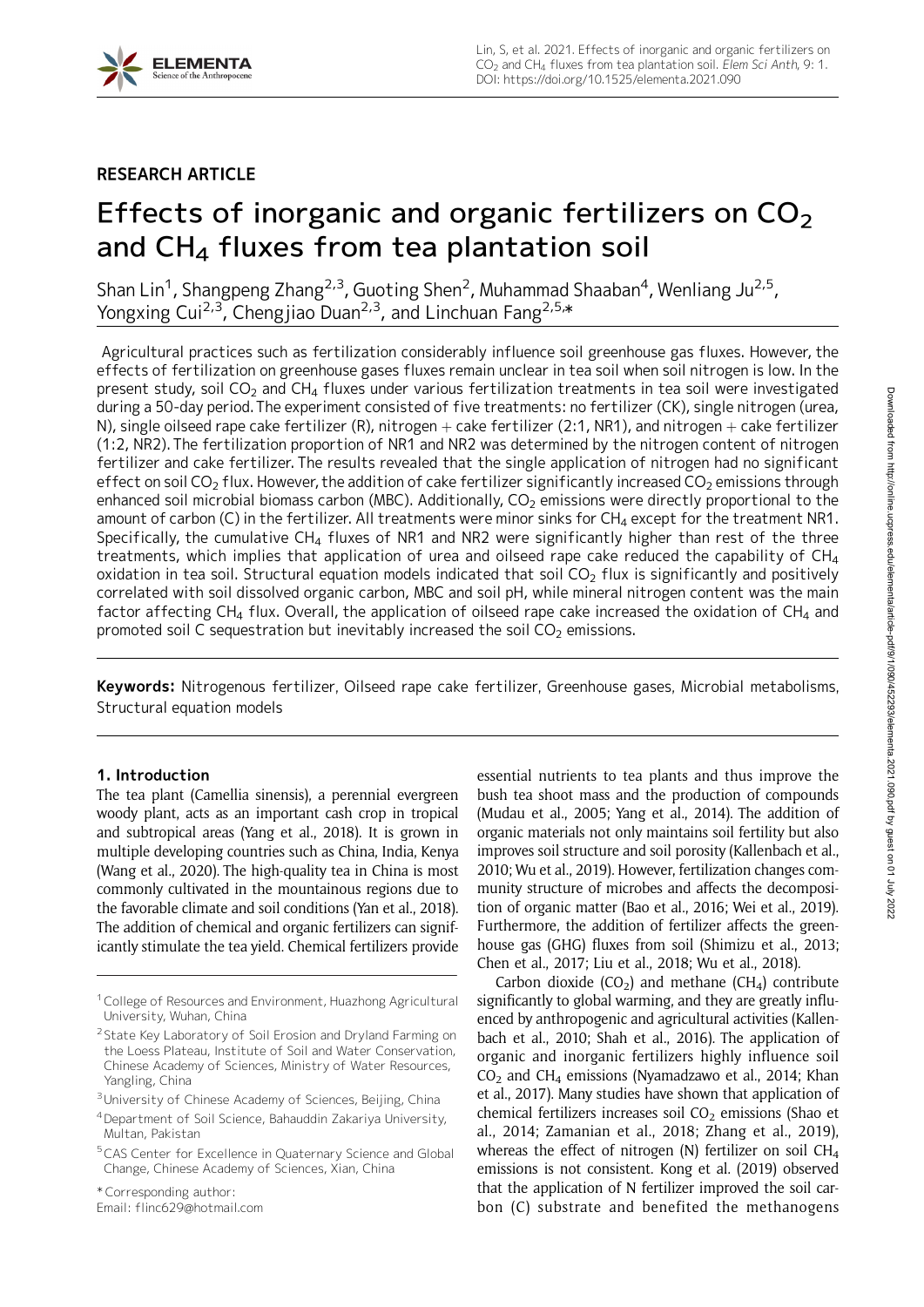proliferation to improve methanogenic activities and thus promote  $CH_4$  emissions. In addition, methane monooxygenase participates in the oxidation process of ammonia (NH<sub>3</sub>) after using ammonium nitrogen (NH<sub>4</sub><sup>+</sup>-N), influencing the catalytic oxidation of  $CH<sub>4</sub>$  (Willison et al., 1995). However, Bodelier and Laanbroek (2004) reported that the application of N fertilizer directly promote the oxidation of  $CH<sub>4</sub>$  by nitrifying bacteria. Adding straw and green manure to soil are important measures to improve soil organic matter (Wu et al., 2019; Yu et al., 2020). The application of organic fertilizers can promote microbial decomposition activities and root respiration, leading to the increase of the  $CO<sub>2</sub>$  emission of soil (Qiu et al., 2015; Li et al., 2019). The addition of straw and green manure can improve soil methane production potentials and the abundances of methanogens (Zhou et al., 2020). However, Hoang et al. (2019) found that returning burned straw to the field could reduce seasonal cumulative  $CH<sub>4</sub>$  emission. Therefore, the results of fertilization types on soil GHG emissions are still controversial, especially the impact of fertilization on  $CH<sub>4</sub>$  fluxes.

In addition to the single application of chemical or organic fertilizer, the combined application of both is the main measure of agricultural fertilization (Zhou et al., 2019; Qaswar et al., 2020). Different proportions of fertilizers with differences in C/N ratio may affect soil physicochemical properties, and soil  $CO<sub>2</sub>$  and  $CH<sub>4</sub>$  emission (Finn et al., 2016; Zhou et al., 2017; Gwon et al., 2019). Fertilizers with low C/N ratio can substantially increase the decomposition of residues and contribute to GHG emissions (Abera et al., 2014; Zhou et al., 2019). But studies have found that adding fertilizers with low C/N ratio can reduce  $CH_4$  emissions (Kim et al., 2012). Oilseed rape cake is a low C/N ratio residue, and GHG emission characteristics from soil following combined application of oilseed rape cake and chemical fertilizer is not clear (Raheem et al., 2019). Soil properties had direct or indirect effects on  $CO<sub>2</sub>$  and  $CH<sub>4</sub>$  emission. Soil dissolved organic carbon (DOC) is an indicator of the C available to soil microbes, and has close relationship with the respiration and denitrification of heterotrophic microbes (Boyer and Groffman, 1996). Iqbal et al. (2008) observed a positive correlation between DOC and soil  $CO<sub>2</sub>$  flux, and DOC provided energy to methanogens to promote  $CH<sub>4</sub>$  production (Zhou et al., 2020). In addition, some studies have shown that soil respiration was positively correlated with soil DOC and soil microbial biomass carbon (MBC) (Ge et al., 2020; Wu et al., 2020). Soil nitrate nitrogen ( $NO<sub>3</sub><sup>-</sup>-N$ ) and  $NH_4^+$ -N not only provides essential nutrients for microbes but also indirectly affects soil microbes and gas emissions. The process of nitrification and denitrification was affected by the soil pH and affected the activity of soil microbes (Sauze et al. 2017; Li et al., 2020). Furthermore, denitrifying intermediates can inhibit methanogenic microorganisms during nitrate reduction (Clarens et al., 1998; Bao et al., 2016). Moreover,  $NH_4^+$ -N inhibited the oxidation of  $CH_4$  by competitive action in upland soils (Schimel, 2000), but Bodelier et al. (2000) found ammonium actually stimulates  $CH<sub>4</sub>$  oxidation and methanotroph growth in rice-paddy soils. Therefore, clarifying the

relationship between soil physicochemical properties and gas flux under different fertilization methods plays an important role in controlling GHG emissions of tea plantations.

Soil respiration is the main flux of C between the atmosphere and soil, and soil C loss can be quantified by soil  $CO<sub>2</sub>$  and CH<sub>4</sub> emission (Khan et al., 2017; Liu et al., 2019). Studies have shown that fertilization can increase soil C sequestration and reduce GHG emissions (Wu et al., 2019). By exploring the emission characteristics of soil  $CO<sub>2</sub>$  and CH<sub>4</sub> in tea plantations, we can understand the soil C sequestration and provide theoretical basis for improving the productivity of tea. In addition, N content of fertilizers is an important factor affecting  $CO<sub>2</sub>$  and CH<sub>4</sub> fluxes. Studies have shown that using low levels of N fertilizers produces low magnitudes of  $CO<sub>2</sub>$ and CH4 (Shao et al., 2014; Li et al., 2019). In the present, the N concentrations of fertilizers were controlled at a low level, and then explored the  $CO<sub>2</sub>$  and  $CH<sub>4</sub>$  emission characteristics of different fertilization methods. We selected the soil of tea plantations in central China for incubation experiment to measure soil  $CO<sub>2</sub>$  and  $CH<sub>4</sub>$ fluxes. Organic and inorganic fertilizers were applied in the present study. The specific objectives of this study were to (1) compare the emission pattern and characteristics of  $CO<sub>2</sub>$  and CH<sub>4</sub> in tea plantations soil under different fertilization types and proportions, (2) identify the relationships between soil properties and  $CO<sub>2</sub>$  and  $CH<sub>4</sub>$ fluxes, and (3) choose minimal carbon emission fertilization types and proportions and to provide a scientific basis for reducing agricultural pollution in tea plantations. We hypothesized that mixed application of nitrogen and oilseed rape cake fertilizer will increase  $CO<sub>2</sub>$  and  $CH<sub>4</sub>$  emissions under the condition of lower nitrogen addition, and soil C content and mineral N content are the main factors affecting  $CO<sub>2</sub>$  and  $CH<sub>4</sub>$  emissions.

## 2. Materials and methods 2.1. Experimental soil

The surface soil ( $0 \sim 20$  cm) in this study was collected from the tea garden of Heshengqiao town  $(29^{\circ}02' \sim 30^{\circ}18' N, 133^{\circ}31' \sim 144^{\circ}58' E)$ , Xianning city, Hubei province, China. The region has the characteristics of typical plain-hills area and belongs to the typical subtropical monsoon climate. The annual average temperatures and precipitation are  $16.8$  °C and  $1577$  mm, respectively. The red soil in this area can be classified as Ultisols, as well as some Alfisols and Oxisols, on the basis of US soil taxonomy. The field had been under gone tea plantation for more than 10 years. The average elevation of the sampling site is about 35 m, and the surface soil of tea garden was collected from  $0 \sim 20$  cm by the diagonal multipoint mixing. A composite soil sample was made after removing visible organic residues and the small stones. The soil was passed through a 2-mm sieve after air-drying and used for incubation experiments. The properties of the soil were as follows: 45.3% sand, 22.6% silt, 15.7% clay, pH 4.57, bulk density 1.41 g  $cm^{-3}$ , 17.2 g kg<sup>-1</sup> total C (TC), 1.04 g kg<sup>-1</sup> total N (TN), 64.2 mg kg<sup>-1</sup> NH<sub>4</sub><sup>+</sup>-N, and 19.1 mg kg<sup>-1</sup> NO<sub>3</sub><sup>-</sup>-N.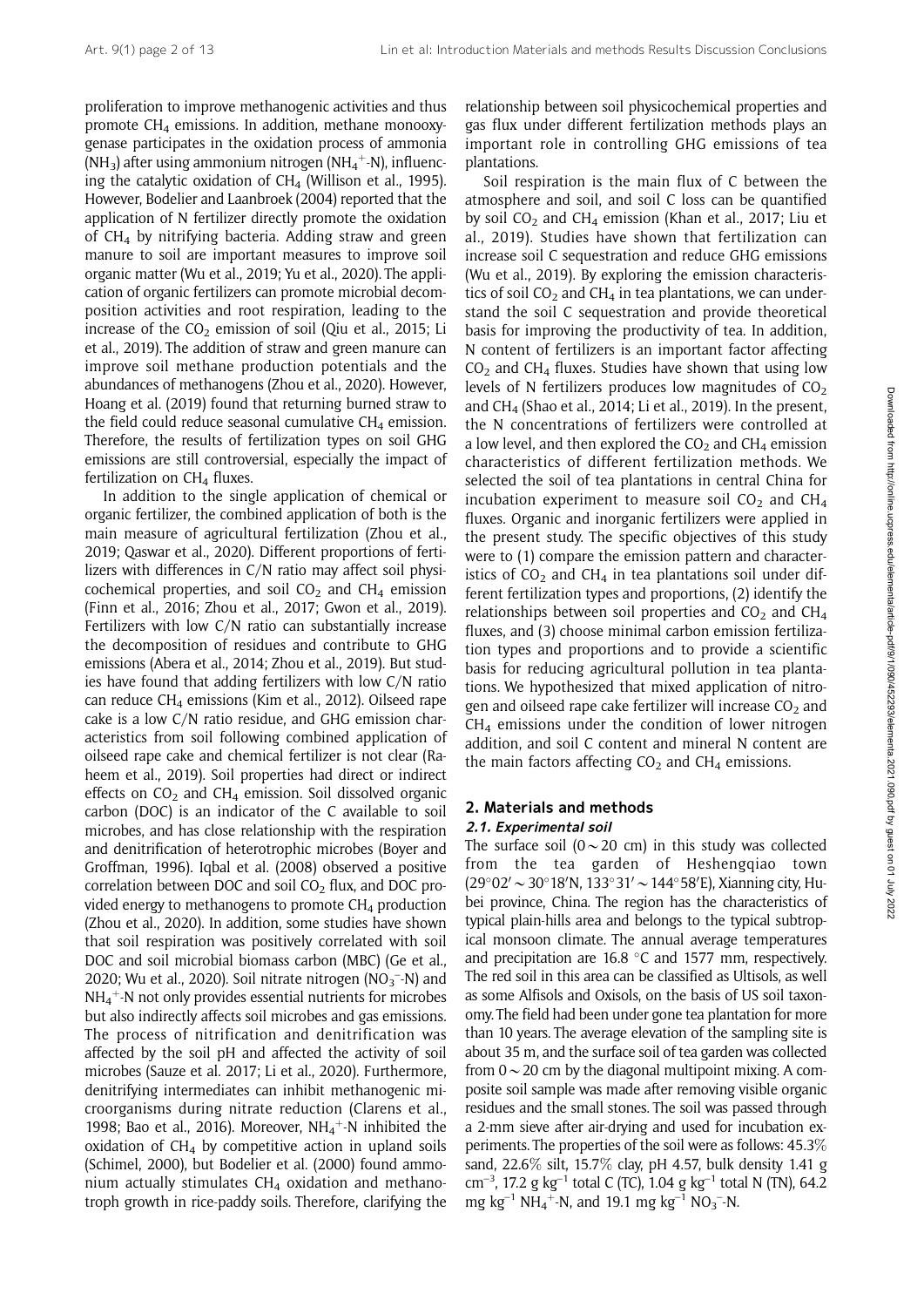#### 2.2. Experiment design

The cake fertilizer used in the experiment was oilseed rape cake, which was dried, crushed, and set aside after 100 mesh sieving. The total C content of rapeseed cake was 446 g kg<sup>-1</sup>, the total N content was 51.2 g kg<sup>-1</sup>, and C/N ratio was 8.71. Urea aqueous solution was used as N fertilizer, instead of granule form. Five treatments were designed in this study: no fertilizer (CK), single nitrogen (urea, N), single cake fertilizer (R), nitrogen  $+$  cake fertilizer (2:1, NR1), and nitrogen  $+$  cake fertilizer (1:2, NR2), respectively. The N concentrations of all fertilization treatments were limited to 100 mg  $kg^{-1}$ . The fertilization proportion of NR1 and NR2 was determined by the nitrogen content of nitrogen fertilizer and cake fertilizer. The C contents of R, NR1, and NR2 were 870 mg  $kg^{-1}$ , 290 mg  $kg^{-1}$ , and 580 mg  $kg^{-1}$ , respectively.

A weight of 200 g air-dried soil was placed in a 1000 mL glass bottle. Distilled water was added to moisten the soil, and the soil was preincubated for 10 days in the dark to activate soil microbes. At the end of preincubation, different types and proportions of fertilizer were added to the glass bottles. Three replicates were set for each treatment. At the same time, water content of distilled water was adjusted as 60% for the entire experiment, and the water lost by evaporation was replenished by weighing every 2 days to keep the soil water content constant. Top of the glass bottle was closed by a butyl rubber stopper having two holes. The glass tubes with three valve hose were inserted into holes, which was used to exchange and sample gas. All treatment bottles were incubated aerobically in a biochemical incubator at  $25 °C \pm 1.0 °C$  for 50 days. The incubation bottles consisted of two sets, one set was used to collect gas, and the other one was used to collect soil samples to determine soil DOC, MBC, pH,  $NH_4^+$ -N, and  $NO_3^-$ -N.

Gases were sampled from glass bottles each day for the first 7 days, each 2 or 3 days till day 22, and each 5 days till the last day 50. In addition, soil samples of each treatment were destructively sampled at days 1, 3, 7, 13, 22, 41, and 50. Before sampling, the butyl rubber stopper was removed to ensure thorough gas exchange between the ambient air and atmosphere inside each glass bottle. The upper headspace gas sample of the glass bottle was collected as the initial gas concentration and recorded the sampling time. After 2 hours of closure, the gas samples were collected again and stored in a prevacuumed bottle.

### 2.3. Methods for the calculation and determination of gases

The calculation formula of  $CO<sub>2</sub>$  and  $CH<sub>4</sub>$  fluxes of soil greenhouse gases was as follows (Zheng et al., 1998):

$$
F = \rho \times \frac{V}{m} \times \frac{dc}{dt} \times \frac{273}{T}
$$

Where F is the fluxes of CO<sub>2</sub> and CH<sub>4</sub> (mg kg<sup>-1</sup> h<sup>-1</sup>), a positive value represents the emission of this gas from soil to the atmosphere, and a negative value represents the absorption of this gas by the soil.  $\rho$  is the density of gas under standard conditions, the density of  $CO<sub>2</sub>$  and  $CH<sub>4</sub>$ are 1.98 kg m<sup>-3</sup>, 0.714 kg m<sup>-3</sup>, respectively; *V* is the glass

bottle upper effective space volume  $(m^3)$ ; m is the dry weight of soil sample, and the unit is (g);  $dc/dt$  is within the unit time gas concentration change;  $T$  is the absolute temperature. The concentration of  $CO<sub>2</sub>$  and  $CH<sub>4</sub>$  was determined by gas chromatograph (Agilent 7890A, California, USA). Cumulative emissions of  $CO<sub>2</sub>$  and CH<sub>4</sub> were calculated by multiplying the average emission rate of two adjacent gases by the emission time.

#### 2.4. Soil analysis

Soil pH was measured in a 1:2.5 soil: water (w/v) mixture using a pH meter connected with a glass electrode (InsMarkTM IS126, Shanghai, China). Soil bulk density was determined using ring sampler weighing method. The particle composition was measured with a laser particle size analyzer (Master-sizer 2000, Malvern, UK). Total C (TC) and total N (TN) were analyzed by elemental analyzer (Vario MACRO Cube, Elementar, Germany). Dissolved organic carbon was extracted with 0.5 mol  $L^{-1}$  K<sub>2</sub>SO<sub>4</sub> and the extracts were measured using a Liqui TOCII analyzer (Elementar, Germany; Jones and Willett, 2006; Wang et al., 2020). Soil microbial biomass carbon was determined by chloroform fumigation- $K_2SO_4$  extraction method(Brookes et al., 1985). The difference between the total C in nonfumigated and fumigated samples was considered as MBC, and the conversion factors was 0.45. Soil was extracted and filtered by 1 mol L<sup>-1</sup> KCl, and the contents of  $NH_4^+$ N and  $NO_3^-$ -N in the extract were measured by Seal Analytical chemistry AA3 flow analyzer.

#### 2.5. Statistical analysis

Statistical analysis of the data was conducted using SPSS 21.0 (SPSS Inc., Chicago, IL, USA). A one-way analysis of variance and a Duncan multiple comparisons  $(P < 0.05)$ test were used to assess the significance of differences among different treatments (Liu et al., 2020). All bar graphs and broken line graphs were drawn using Origin 2018. Using the corrplot package in R (v.3.5.2) for pairwise comparisons, and the vegan package in R was used for Mantel tests (Sunagawa et al., 2015; Liu et al., 2019). To understand the relationship between  $CO<sub>2</sub>$ , CH<sub>4</sub>, and soil properties, we correlated  $CO<sub>2</sub>$  flux and CH<sub>4</sub> flux with soil properties by partial (geographic distance-corrected) Mantel tests. The structural equation modeling (SEM) framework was used to investigate direct and indirect effects of environmental variables on CO<sub>2</sub> flux and CH<sub>4</sub> flux. The  $\chi^2$ values, P values, RMSEA, and AIC were adopted to evaluate the overall goodness of structural equation model fit. SEM was performed by Amos 17.0 software package (Smallwaters Corporation, Chicago, IL, USA).

#### 3. Results

#### 3.1. Soil CO $_2$  emission flux and cumulative emission

In all treatments, soil  $CO<sub>2</sub>$  fluxes showed a gradual decrease in the first 27 days of incubation and finally stay stable (Figure 1a). The  $CO<sub>2</sub>$  fluxes of the CK, NR1, NR2 treatments peaked after a small increase in the first 4 days, and the fluxes of  $CO<sub>2</sub>$  under four fertilization treatments was higher than those in CK. At the later stage of incubation,  $CO<sub>2</sub>$  fluxes of each treatment were relatively stable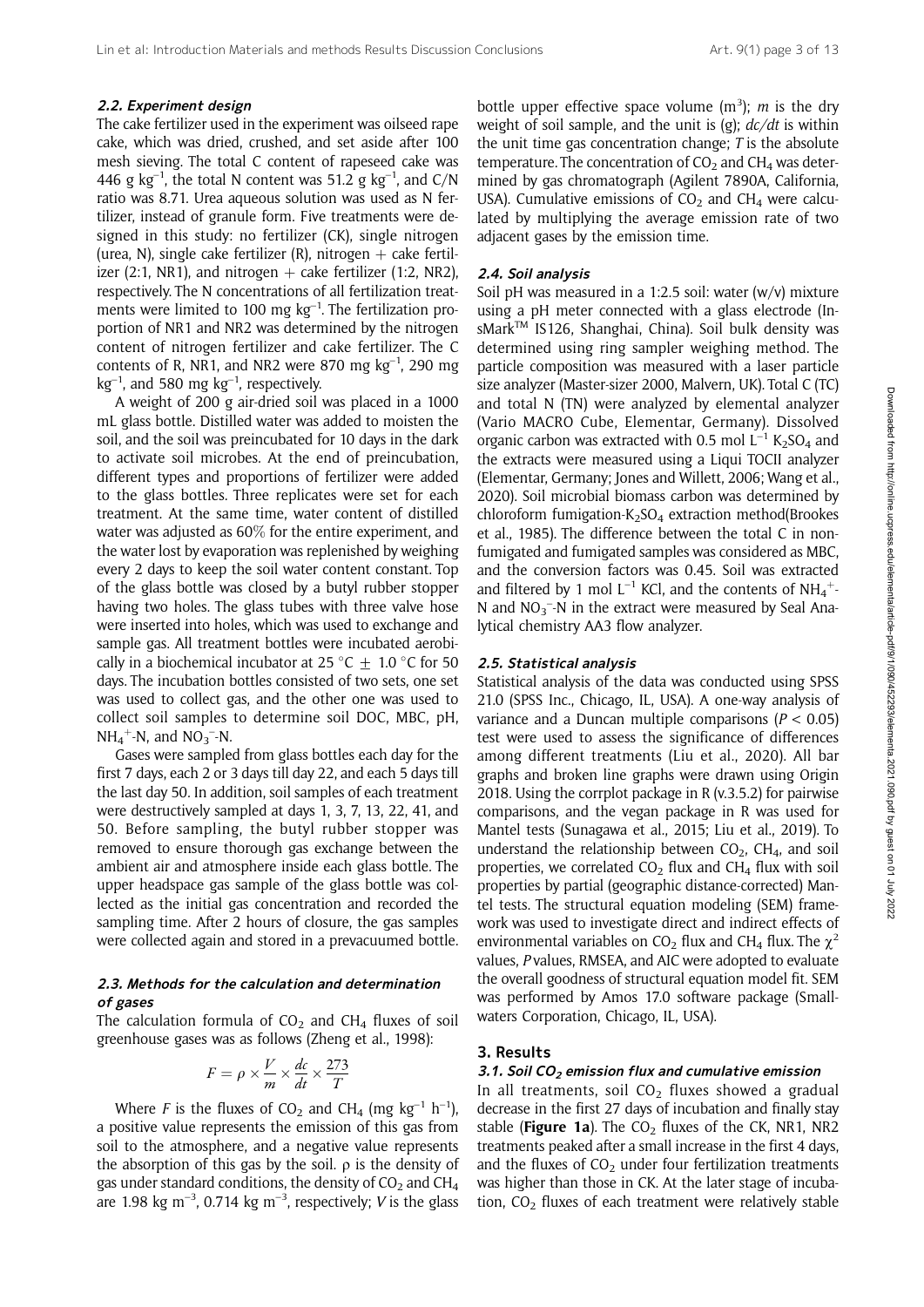

**Figure 1.** CO<sub>2</sub> (A) and CH<sub>4</sub> (C) fluxes, and cumulative CO<sub>2</sub> (B) and CH<sub>4</sub> (D) emissions in five different treatments. CK (soil), N (soil + urea), R (soil + rape cake fertilizer), NR1 (soil + urea, rape cake fertilizer (2:1)), NR2 (soil + urea, rape cake fertilizer (1:2)). Error bars represent standard error of the mean ( $n = 3$ ). DOI: https://doi.org/10.1525/ elementa.2021.090.f1

Table 1.  $CO_2$  and CH<sub>4</sub> fluxes under N fertilizer and oilseed rape cake fertilizer. DOI: https://doi.org/10.1525/ elementa.2021.090.t1

|                  |                                    | CO <sub>2</sub>                  |                                              |                                    | CH <sub>4</sub>                    |                                                   |
|------------------|------------------------------------|----------------------------------|----------------------------------------------|------------------------------------|------------------------------------|---------------------------------------------------|
| <b>Treatment</b> | Variation<br>$(mg kg^{-1} h^{-1})$ | Average<br>$(mg kg^{-1} h^{-1})$ | <b>Cumulative Emission</b><br>$(mg kg^{-1})$ | Variation<br>$(ng kg^{-1} h^{-1})$ | Average<br>$(ng kg^{-1} h^{-1})$   | <b>Cumulative Emission</b><br>$(\mu g \ kg^{-1})$ |
| CK               | $0.25 \sim 0.77$                   | $0.39 + 0.04$ d                  | $377 + 18.3$ c                               |                                    | $-40.5 \sim 4.86$ $-11.2 + 1.40$ a | $-8.16 \pm 1.83$ b                                |
| N                | $0.22 \sim 1.43$                   | $0.42 + 0.01$ d                  | $414 + 18.7$ c                               |                                    | $-34.8 \sim 17.9$ $-4.47 + 9.37$ a | $-11.5 + 2.40$ b                                  |
| R                | $0.26 \sim 1.82$                   | $0.75 + 0.03 a$                  | $654 + 52.9 a$                               |                                    | $-47.7 \sim 20.5$ $-9.09 + 7.18$ a | $-12.7 + 0.29$ b                                  |
| NR1              | $0.27 \sim 2.10$                   | $0.58 + 0.01 c$                  | $544 + 16.9 b$                               |                                    | $-55.7 \sim 25.7 -1.49 + 2.01$ a   | $2.51 + 1.63$ a                                   |
| NR <sub>2</sub>  | $0.28 \sim 1.78$                   | $0.68 + 0.05$ b                  | 621 $\pm$ 37.7 a                             |                                    | $-43.5 \sim 25.1$ $-2.51 + 4.48$ a | $-0.70 + 2.66$ a                                  |

CK (soil), N (soil + urea), R (soil + rape cake fertilizer), NR1 (soil + urea, rape cake fertilizer (2:1)), NR2 (soil + urea, rape cake fertilizer (1:2)). Different letters within a column mean significant difference ( $P < 0.05$ ). Data are means  $\pm SD$  of three independent replicates.

between 0.27 and 0.32 mg  $kg^{-1} h^{-1}$ . During the incubation, the  $CO<sub>2</sub>$  fluxes of the N treatment were significantly lower than those in the three treatments with cake fertilizer ( $P < 0.05$ ; Table 1). Compared with the control, the treatment with single nitrogen fertilizer had no significant effect on the  $CO<sub>2</sub>$  emission. The average  $CO<sub>2</sub>$ fluxes from high to low were, in turn,  $R > NR2 > NR1$  $> N > CK$ . The values were 0.75  $\pm$  0.03, 0.68  $\pm$  0.05,  $0.58 \pm 0.01$ ,  $0.42 \pm 0.01$ , and  $0.39 \pm 0.04$  mg kg<sup>-1</sup> h<sup>-1</sup>, respectively (Table 1).

The cumulative  $CO<sub>2</sub>$  emission increased gradually in the process of incubation, and it sharply increased in the early stages (Figure 1b). In the study period, cumulative  $CO<sub>2</sub>$  emissions in R, NR2, and NR1 were significantly higher than those in CK ( $P < 0.05$ ; Table 1). The R treatment had the highest cumulative emissions of 654  $\pm$  52.9 mg  $kg^{-1}$ , which is 1.73 times higher than that of the CK treatment (Table 1). Cumulative  $CO<sub>2</sub>$  emission of the CK and N treatment were 377  $\pm$  18.3 mg kg<sup>-1</sup>, 414  $\pm$  18.7 mg kg<sup>-1</sup> with no significant difference ( $P > 0.05$ ).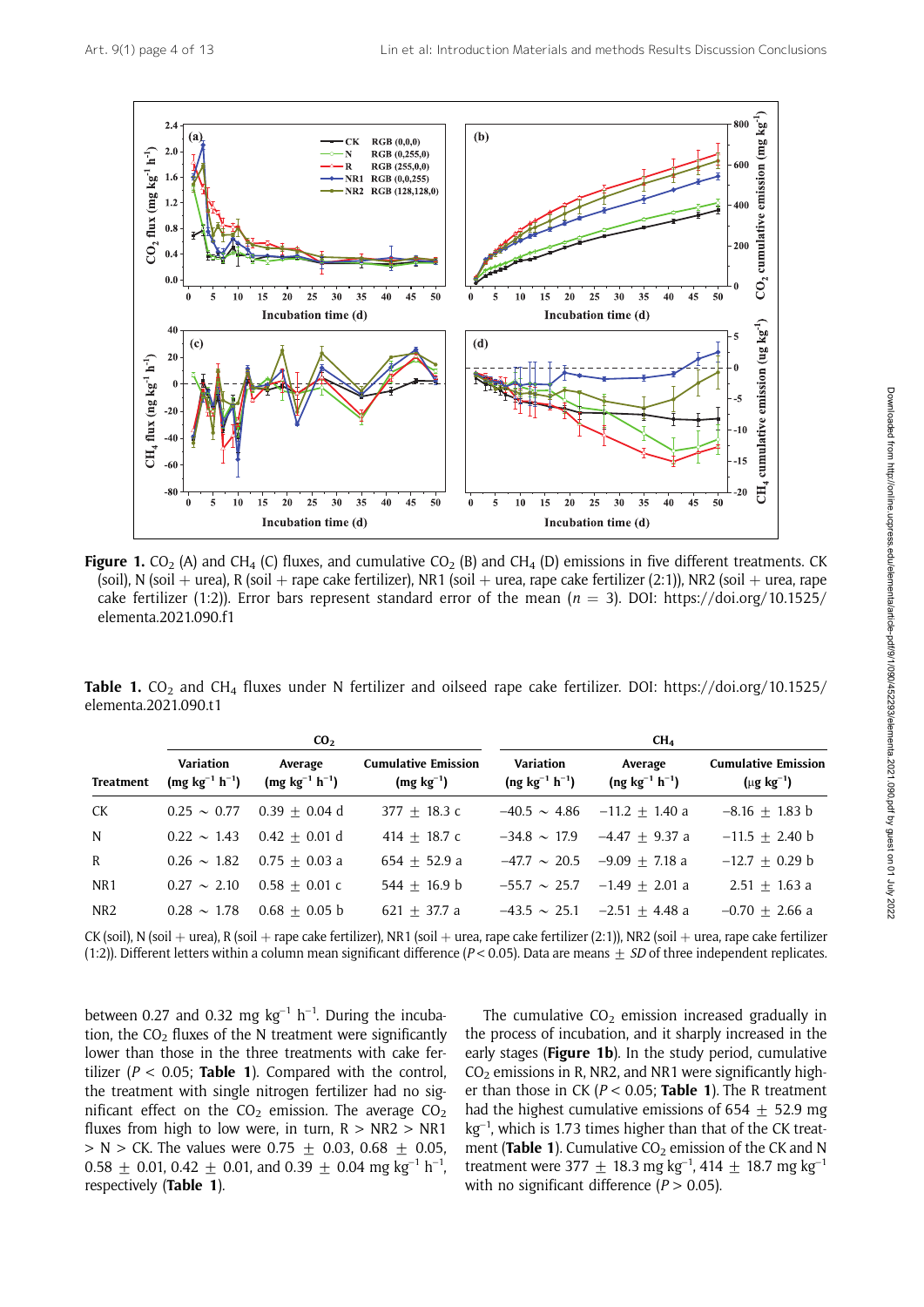

Figure 2. Changes in soil DOC contents (A), MBC contents (B), NH<sub>4</sub><sup>+</sup>-N contents (C), NO<sub>3</sub><sup>-</sup>-N contents (D) and pH (E) after five different treatments. CK (soil), N (soil + urea), R (soil + rape cake fertilizer), NR1 (soil + urea, rape cake fertilizer (2:1)), NR2 (soil  $+$  urea, rape cake fertilizer (1:2)). Data were analyzed by one-way analysis of variance and means were compared by Duncan test. Different letters indicate significant differences (P < 0.05) among the different treatments. DOI: https://doi.org/10.1525/elementa.2021.090.f2

#### 3.2. Soil CH $_4$  emission flux and cumulative emission

There were some fluctuations of  $CH<sub>4</sub>$  fluxes during the whole incubation process. However, the overall trend of  $CH<sub>4</sub>$  fluxes changed from negative value to positive value, that is, the soil gradually changed from absorbing  $CH<sub>4</sub>$  to discharging throughout the study stage (Figure 1c). At the early stage of incubation,  $CH<sub>4</sub>$  showed absorption trend in treatments NR2, CK, NR1 and R with absorption values of 43.5  $\pm$  3.49, 40.5  $\pm$  0.32, 38.9  $\pm$  1.32, and 34.3  $\pm$  1.21 ng kg<sup>-1</sup> h<sup>-1</sup>, respectively. At the end of the incubation, all treatments showed  $CH<sub>4</sub>$  emissions, and the emissions of NR2, N, R, NR1, and CK were  $14.7 + 2.78$ , 9.77  $\pm$  1.41, 4.88  $\pm$  1.39, 2.46  $\pm$  2.82, and 2.44  $\pm$  1.44 ng  $kg^{-1}$  h<sup>-1</sup>, respectively. During the incubation, there was no significant difference between treatments (Table 1).

The soil cumulative CH<sub>4</sub> emission of NR2 CK, N and R showed net absorption, and its cumulative emissions at the end of the incubation were  $-0.70 + 2.66$ ,  $-8.16 + 1.83$ ,  $-11.5 \pm 2.40$ , and  $-12.7 \pm 0.29$  µg kg<sup>-1</sup>, respectively **(Figure 1d).** Among them, the absorption of  $CH<sub>4</sub>$  by the three treatments (N, R, and NR2) increased first and then decreased. The NR1 treatment switched to net emissions after 41 days, and the final cumulative emissions were 2.51  $\pm$  1.63 µg kg<sup>-1</sup>. The cumulative CH<sub>4</sub> emissions in the NR1 and NR2 treatments were significantly higher than that in the CK, N, and R treatments  $(P < 0.05$ ; Table 1).

#### 3.3. Changes in soil properties

Throughout the study stage, the contents of DOC and MBC in the R treatment were significantly higher than other treatments (Figure 2a and b). At the end of the incubation, DOC content in the R, NR2, NR1, and N treatments was 2.91, 1.66, 1.21, and 0.12 times higher than the CK treatment, respectively. Compared with the treatment with single N fertilizer, the average content of DOC in R, NR2, NR1 treatment was significantly increased ( $P < 0.05$ ; Table 2). The content of MBC treated by fertilization showed a trend of decreasing gradually with the development of incubation time (Figure 2b). In the whole incubation, the average MBC content of each treatment was  $R > NR2 > NR1 > N > CK$  from high to low (Table 2).

The NH<sub>4</sub><sup>+</sup>-N content of the N treatment was the highest in the incubation process (Figure 2c). Moreover, the average contents of NH<sub>4</sub><sup>+</sup>-N in each treatment (N, NR1, NR2, R, CK) were 94.4  $\pm$  4.28, 81.1  $\pm$  0.42, 67.9  $\pm$  1.21, 41.5  $\pm$  3.74, and 20.7  $\pm$  1.87 mg kg<sup>-1</sup>, respectively and there were significant differences among the treatments  $(P < 0.05;$  Table 2). The trend of  $NO<sub>3</sub><sup>-</sup>-N$  content in soil gradually increased with time, especially in N and NR1 treatments(Figure 2d). The average contents of  $NO<sub>3</sub><sup>-</sup>-N$ in the treatment of N and NR1 were significantly higher than the treatment of R ( $P < 0.05$ ; Table 2). In addition,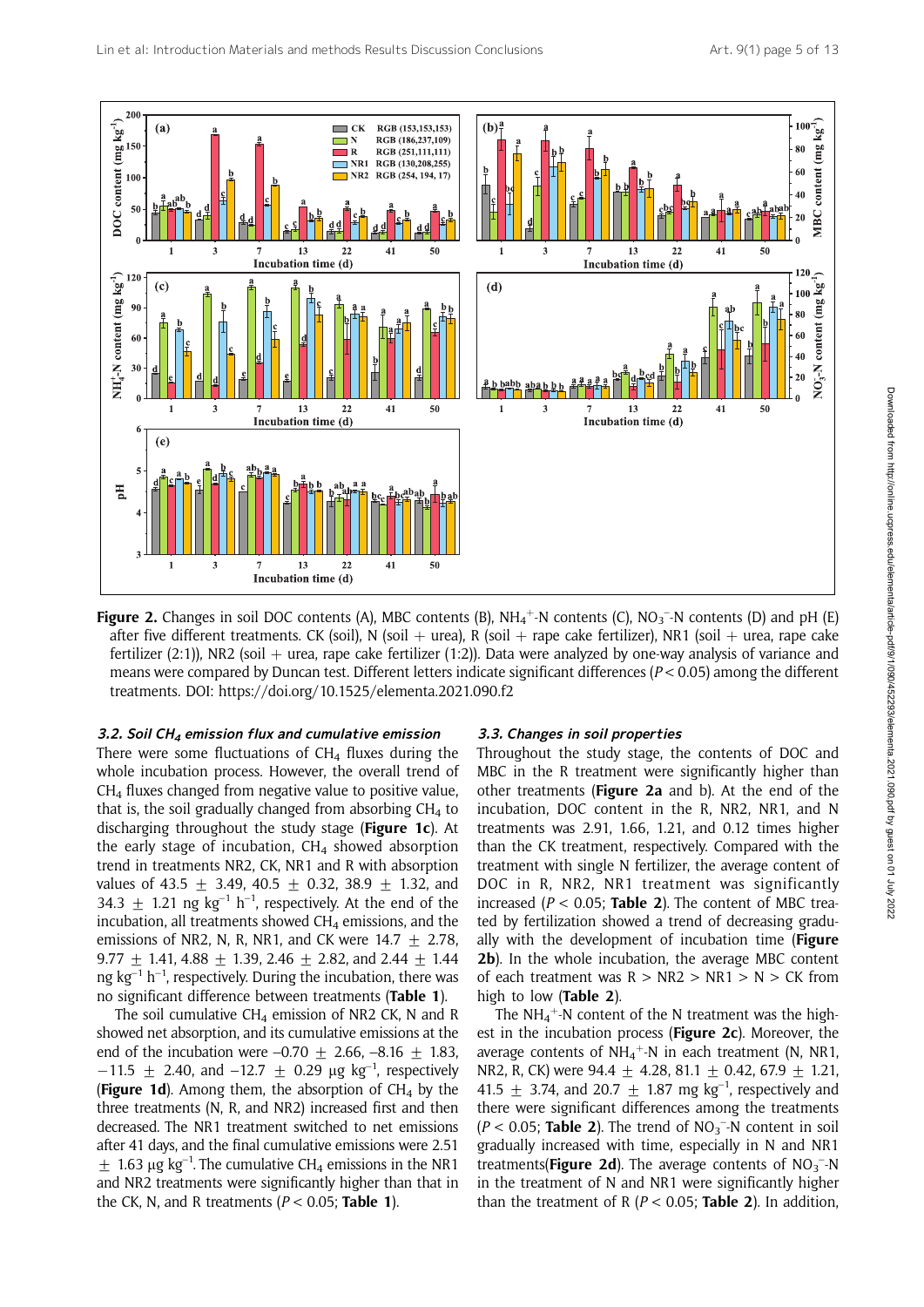Table 2. The changes of the pH value and the content of DOC, MBC, NH4

 $+$ -N, and NO<sub>3</sub>

**Table 2.** The changes of the pH value and the content of DOC, MBC, NH<sub>4</sub>+-N, and NO<sub>3</sub>-N in five different treatments. DOI: https://doi.org/10.1525/elementa.2021.090.t2

–-N in five different treatments. DOI: https://doi.org/10.1525/elementa.2021.090.t2

|                 |                  | DOC $(mg kg^{-1})$                                                                                                                                                                                                                                                                                   | MBC (I           | $mg \ kg^{-1}$               | $NH_4$ +-N (mg kg <sup>-1</sup> ) |                              |                  | $NO_3$ -N (mg kg <sup>-1</sup> )                                                   |                  | 짐                            |
|-----------------|------------------|------------------------------------------------------------------------------------------------------------------------------------------------------------------------------------------------------------------------------------------------------------------------------------------------------|------------------|------------------------------|-----------------------------------|------------------------------|------------------|------------------------------------------------------------------------------------|------------------|------------------------------|
| <b>reatment</b> | Variation        | Average                                                                                                                                                                                                                                                                                              | Variation        | Average                      | Variation                         | Average                      | Variation        | Average                                                                            | Variation        | Average                      |
|                 | $11.9 \sim 43.9$ | $20.3 \pm 3.23^e$                                                                                                                                                                                                                                                                                    | $10.5 \sim 48.9$ | $26.2 \pm 1.42^d$            | $16.8 \sim 25.6$                  | $20.7 \pm 1.87^e$            |                  | 7.94 ~ 40.4 21.3 $\pm$ 2.20 <sup>bc</sup> 4.24 ~ 4.57 4.37 $\pm$ 0.04 <sup>b</sup> |                  |                              |
|                 | $12.9 \sim 55.5$ | $25.6 \pm 0.76^{d}$                                                                                                                                                                                                                                                                                  | $22.4 \sim 47.5$ | $30.8 \pm 4.74^{cd}$         | 71.1 $\sim$ 110.4                 | 94.4 $\pm$ 4.28 <sup>a</sup> | $8.72 \sim 91.2$ | 40.8 $\pm$ 0.74 <sup>a</sup>                                                       | $4.12 \sim 5.05$ | $4.62 \pm 0.08^a$            |
|                 | $47.0 \sim 168$  | $83.2 \pm 3.61^a$                                                                                                                                                                                                                                                                                    | $25.9 \sim 88.5$ | 57.9 $\pm$ 3.01 <sup>a</sup> | $12.9 \sim 65.9$                  | 41.5 $\pm$ 3.74 <sup>d</sup> | $7.15 \sim 51.9$ | $18.1 \pm 7.54^{\circ}$                                                            | $4.32 \sim 4.85$ | $4.58 \pm 0.03$ <sup>a</sup> |
| Ş               | $26.2 \sim 63.2$ | $40.5 \pm 1.00^{\circ}$                                                                                                                                                                                                                                                                              | $21.4 \sim 64.8$ | $35.8 \pm 3.35^c$            | $67.9 \sim 99.7$                  | 81.1 $\pm$ 0.42 <sup>b</sup> | $7.49 \sim 87.2$ | $34.9 \pm 1.69^{a}$                                                                | $4.22 \sim 4.96$ | $4.60 \pm 0.01a$             |
| <b>DES</b>      | 33.1 $\sim$ 97.3 | 52.9 $\pm$ 1.39 <sup>b</sup>                                                                                                                                                                                                                                                                         | $21.5 \sim 76.4$ | 45.1 $\pm$ 1.70 <sup>b</sup> | $43.7 \sim 83.2$                  | $67.9 \pm 1.21^{\circ}$      |                  | $6.86 \sim 75.6$ 26.6 $\pm$ 3.99 <sup>b</sup>                                      | $4.27 \sim 4.91$ | $4.59 \pm 0.03$ <sup>a</sup> |
|                 |                  | CK (soil , N (soil + urea), R (soil + rape cake fertilizer), NR1 (soil + urea, rape cake fertilizer (2:1)), NR2 (soil + urea, rape cake fertilizer (1:2)). Different letters within a column mean significant<br>difference ( $P < 0.05$ ). Data are means $\pm$ SD of three independent replicates. |                  |                              |                                   |                              |                  |                                                                                    |                  |                              |

the average  $NO_3^-$ -N content of the R treatment was the lowest, which was  $18.1 \pm 7.54$  mg kg<sup>-1</sup>.

The change of soil pH value with time under different treatments was shown in Figure 2e. Soil pH value in each treatment varied within the range of 4.12–5.05. The average pH value of the four fertilization treatments was significantly higher than the CK treatment (Table 2). At the end of incubation, compared with CK, the pH value of R treatment increased by 0.01 units, while the pH value of N, NR1, and NR2 treatment decreased by 0.21, 0.06, and 0.04 units, respectively.

## 3.4. The relationship between soil CO<sub>2</sub>, CH<sub>4</sub> flux and soil properties

According to the correlation results between soil properties, pH showed a correlation with  $NO_3^-$ -N ( $r = -0.8$ ), DOC  $(r = 0.73)$ , and MBC  $(r = 0.67)$ , while NO<sub>3</sub><sup>-</sup>-N had a negative correlation with DOC ( $r = -0.66$ ) and MBC ( $r =$ –0.68), and DOC had a positive correlation with MBC  $(r = 0.73;$  Figure 3). Correlation results can be used to determine collinear problems among factors and construct structural equation models. To understand the relationship between  $CO<sub>2</sub>$ , CH<sub>4</sub>, and soil properties, we correlated  $CO<sub>2</sub>$  flux and  $CH<sub>4</sub>$  flux with soil properties by partial (geographic distance-corrected) Mantel tests. Overall, DOC and MBC had the strongest correlations with  $CO<sub>2</sub>$ flux, followed by  $NO_3^-$ -N and pH. The correlation between  $CH_4$  flux and NO<sub>3</sub><sup>-</sup>-N was the strongest, while DOC was not significantly correlated (Figure 3).

The effects of different fertilization treatments showed a reasonable fit to our hypothesized causal relationships, as shown by the properties of the SEM ( $\chi^2$  = 7.04, P = 0.42, RMSEA = 0.01, AIC = 35.0, Figure 4a;  $\chi^2 = 3.80$ ,  $P = 0.70$ , RMSEA = 0.00, AIC = 33.8, Figure 4c). NH<sub>4</sub><sup>+</sup>-N exerted an indirect negative effect on  $CO<sub>2</sub>$  flux and  $CH<sub>4</sub>$ flux, as shown by  $CO<sub>2</sub>$  (–0.14) and CH<sub>4</sub> (–0.16) release, and  $NO<sub>3</sub>$ <sup>-</sup>-N showed a negative control on  $CO<sub>2</sub>$  (-0.15) and CH<sub>4</sub>  $(-0.32)$ , respectively. The emission for both  $CO<sub>2</sub>$  and CH<sub>4</sub> was positively affected by DOC. The MBC showed a direct effect on  $CO<sub>2</sub>$  (+0.43) and CH<sub>4</sub> (+0.21) emission, respectively. And pH mainly exerted a positive control on  $CO<sub>2</sub>$ release (+0.63) and CH<sub>4</sub> formation (+0.32) (Figure 4b and d).

## 4. Discussion

The trend of  $CO<sub>2</sub>$  emissions under different fertilization types was consistent, but there were significant differences among treatments. The  $CO<sub>2</sub>$  fluxes showed a gradual decline during the whole incubation period (Figure 1a), which was consistent with the content of MBC (Figure **2b**). Previous studies have reported that soil  $CO<sub>2</sub>$  emission was affected by multiple factors, including organic matter content (Iqbal et al., 2008), microbial activities (Sauze et al., 2017), and different fertilization treatments (Nyamadzawo et al., 2014). However, for indoor cultivated soil without vegetation cover, microbial respiration in soil was the main way of  $CO<sub>2</sub>$  emission (Zhang et al., 2016). Therefore, with the available C and N sources of microbes gradually reduced, the  $CO<sub>2</sub>$  emission rate slowed down and finally stabilized, which was coincident with the study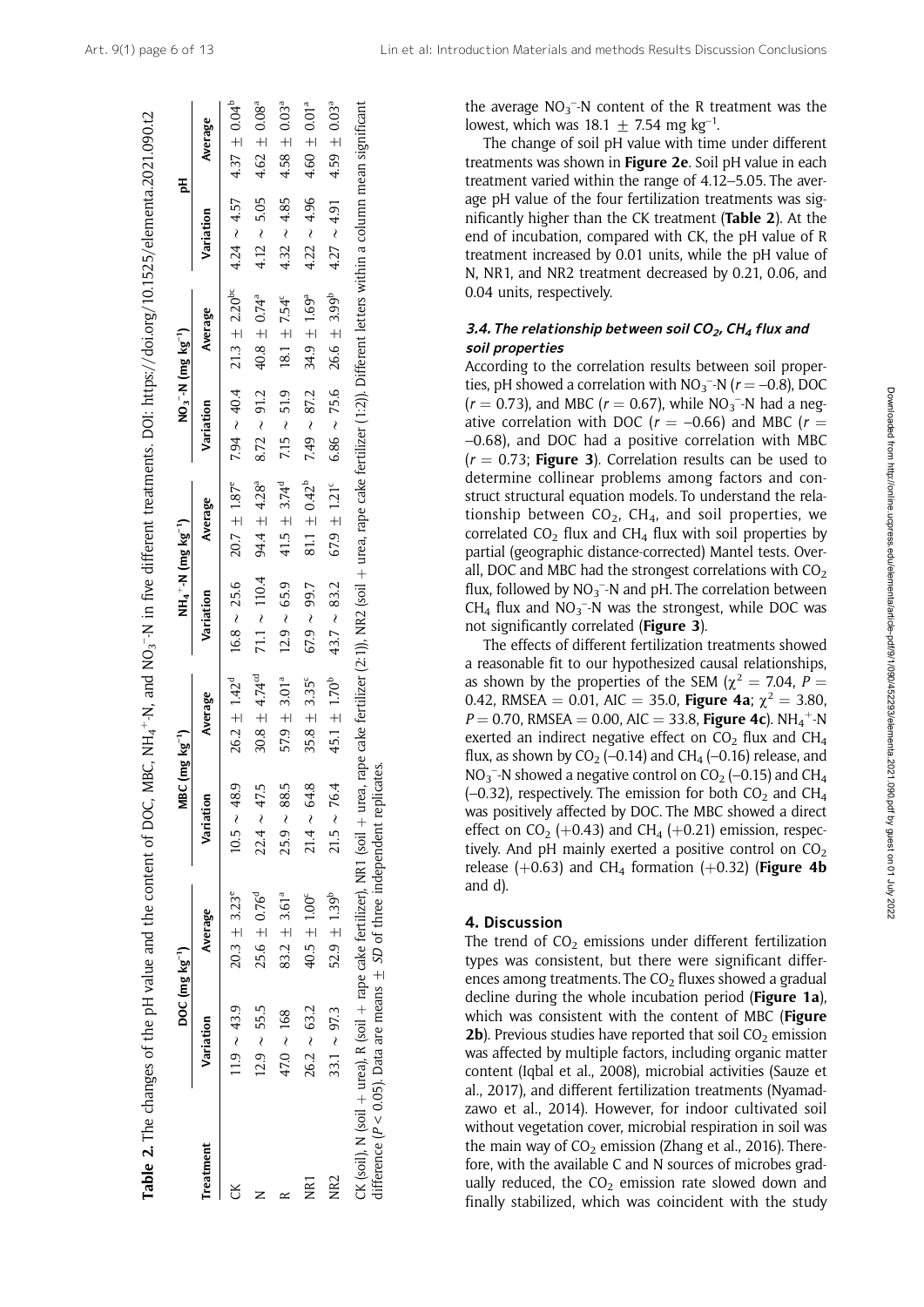

Figure 3. Environmental drivers of  $CO_2$  and CH<sub>4</sub> fluxes. Pairwise comparisons of physicochemical property are shown, with a color gradient denoting Spearman's correlation coefficients.  $CO<sub>2</sub>$  flux and CH<sub>4</sub> flux were related to each environmental factor by partial (geographic distance-corrected) Mantel tests. Edge width corresponds to the Mantel's r statistic for the corresponding distance correlations, and edge color denotes the statistical significance based on 9,999 permutations. DOI: https://doi.org/10.1525/elementa.2021.090.f3



Figure 4. The structural equation model (SEM) showing the effects of NH<sub>4</sub><sup>+</sup>-N, NO<sub>3</sub><sup>-</sup>-N, microbial biomass C (MBC), dissolved organic C (DOC), and pH on CO<sub>2</sub> (A) and CH<sub>4</sub> (C) fluxes. Standardized total effects of soil NH<sub>4</sub>+-N, NO<sub>3</sub>-N, MBC, DOC, and pH on  $CO_2$  (B) and CH<sub>4</sub> (D) fluxes as revealed by SEM. The width of the arrows indicates the strength of the standardized path coefficient. Solid lines represent positive path coefficients and dashed lines represent negative path coefficients.  $R^2$  values represent the proportion of the variance explained for each endogenous variable. DOI: https://doi.org/10.1525/elementa.2021.090.f4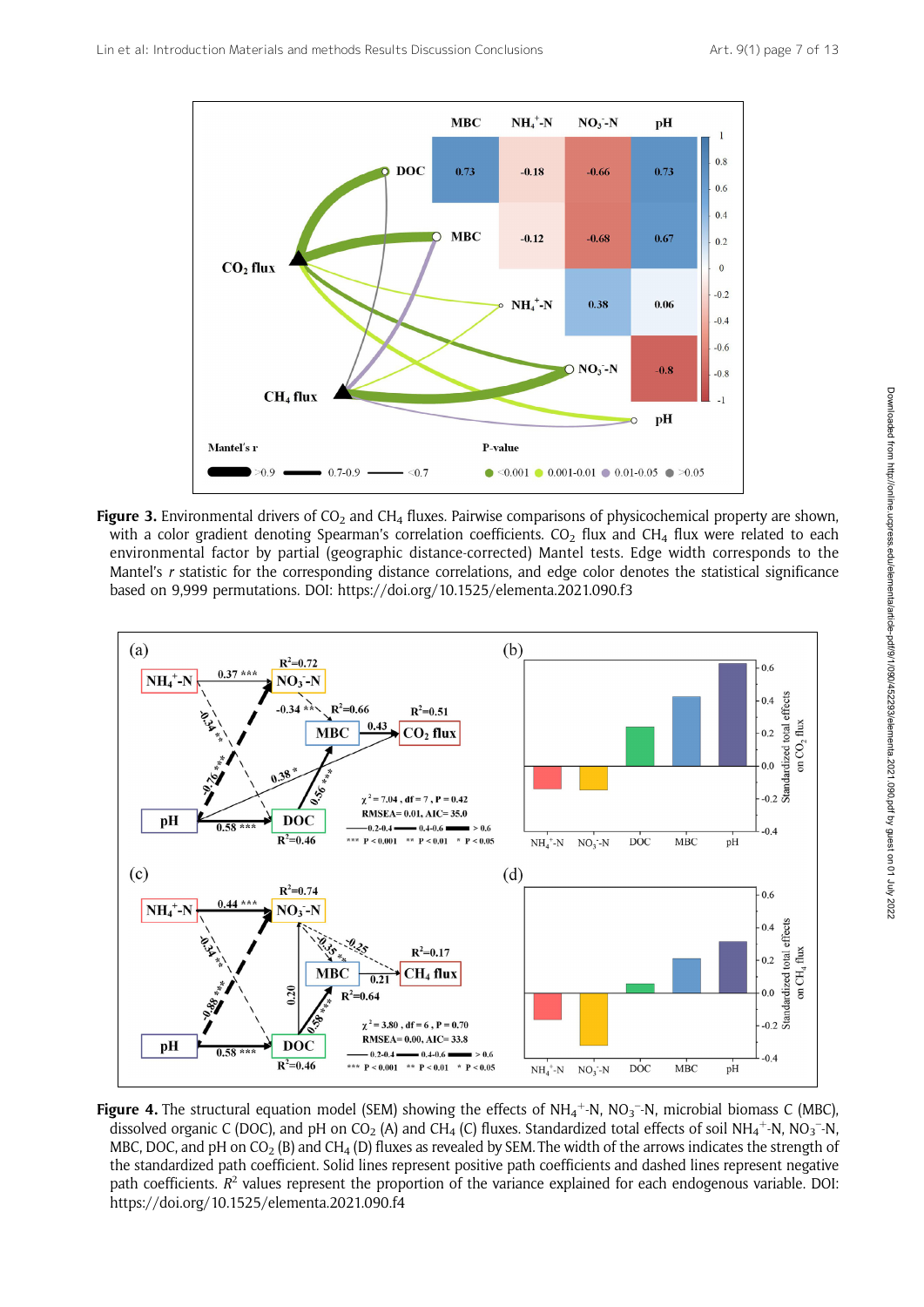result of Senbayram et al. (2019). Compared to the CK treatment, single application of N fertilizer had no significant effect on soil  $CO<sub>2</sub>$  flux (Table 1). This result indicated that the addition of organic matter was the main source of  $CO<sub>2</sub>$  production (Singh et al., 1999). In addition, organic carbon as the substrate of soil respiration could provide available C and N for microbial decomposition (Witt et al., 2000; Qiu et al., 2015; Shah et al., 2016), and organic materials such as straw and cake fertilizer applied into the soil are conducive to the formation of soil aggregates and increase the soil porosity and promote the diffusion of  $CO<sub>2</sub>$  (Kallenbach et al., 2010). This was also the reason why  $CO<sub>2</sub>$  emission of three cake fertilizer treatments was higher than the N treatment (Table 1).

Among them, the  $CO<sub>2</sub>$  emission of single cake fertilizer treatment was higher than that of nitrogen fertilizer and cake fertilizer mixed treatment (Figure 1b). This could be due to the lower C/N ratio of oilseed rape cake (8.71) which is conducive for high respiration and ultimately  $CO<sub>2</sub>$  emissions (Kim et al., 2012; Raheem et al., 2019). In addition, specific C/N ratio is required for microbial activities to meet their nutritional requirements, and the addition of the residue with a low C/N ratio in this study made the N content a factor not limiting microbial activity (Finn et al., 2016; Wei et al., 2019). Therefore, the C content of fertilizer was an important factor affecting  $CO<sub>2</sub>$  emission in this study. The C content in R treatment was the highest, which provided more C sources for soil microbial activities. This was also supported by the result of  $CO<sub>2</sub>$ emission that was positively affected by DOC and MBC, as revealed by SEM (Figure 4b). As an indicator of microbial available C, DOC can indirectly affect soil respiration by influencing microbial activity and MBC (Boyer and Groffman, 1996; Wu et al., 2020). A previous study has shown that the abundance of soil phototrophs increased most at higher soil pH, promoting the production of  $CO<sub>2</sub>$ (Sauze et al., 2017). This is consistent with the results of the structural equation model that  $CO<sub>2</sub>$  was positively affected by pH (**Figure 4b**). In addition,  $CO<sub>2</sub>-C$  is considered to be the sole C source promoting the autotrophic growth of nitrifiers (Xia et al., 2011; Zhang et al., 2019). Soil pH can indirectly affect soil  $CO<sub>2</sub>$  emissions by affecting soil nitrification rate (Li et al., 2020).

 $CH<sub>4</sub>$  fluxes mainly remained negative and low during the study period( $Figure 1c$ ). Our finding was similar to other research results from cultivated land (Li et al., 2019) and grassland (Shimizu et al., 2013). The main reason is that the experiment was carried out under the condition of aerobic, and  $CH<sub>4</sub>$  can be oxidized by methanotroph, so it is not conducive to the production of CH<sub>4</sub> (Zhou et al., 2020). However, CH<sub>4</sub> emissions do exist during the whole incubation process (Figure 1c). This could be due to uneven distribution of soil particles and water leading to the formation of anaerobic microzone, resulting in  $CH_4$  emissions (Kong et al., 2019). Moreover, Hurkuck et al. (2012) observed that in addition to microbial activity, organic compounds such as lignin and pectin showed substantial release of CH<sub>4</sub>. The cumulative emissions of CH<sub>4</sub> from each treatment in a short period of 50 days were mainly

concentrated in negative values (Figure 1d), which can be considered that the soil of the tea garden is the net absorption sink of  $CH_4$  in a short time and be similar to farmland (Jacinthe and Lal, 2005).

There was no significant difference between the  $CH<sub>4</sub>$ fluxes among treatments. However, the cumulative  $CH<sub>4</sub>$ fluxes in two treatments that mixed application of N fertilizer and cake fertilizer (NR1, NR2) were significantly higher than the other three (CK, N, R; Table 1). The R treatment showed the highest  $CH<sub>4</sub>$  absorption; it is possible that more abundant C sources were provided to methanotroph than other treatments (Wang et al., 2019; Zhou et al., 2020). However, compared with the N treatment, NR1 and NR2 reduced  $CH<sub>4</sub>$  absorption (Figure 1d), and previous studies have reported that  $NH_4^+$ -N has a similar molecular shape and size to  $CH_4$ , and  $NH_4^+$ -N can be used as a substrate for methanotroph to inhibit the absorption of  $CH<sub>4</sub>$  (Bedard and Knowles, 1989; Schimel, 2000). This is consistent with the results that the  $NH_4^+$ -N content of NR1 and NR2 was higher in incubation (Figure **2c**). In addition,  $NH_4^+$ -N produces  $NO_2^-$  in the oxidation process, which may poison methanotroph in a short time and inhibit the oxidation of  $CH<sub>4</sub>$  (Dunfield and Knowles, 1995). Although the N treatment had the highest  $NH_4^+$ -N content, there is no C source for microorganisms to carry out oxidation activities. This explains why NR1 absorbed the least  $CH_4$  in this result (Figure 1d). The input of oilseed rape cake provided available C sources for methanogen and methanotroph (Seghers et al., 2005), but the input of nitrogen affected microbial activities and indirectly affected  $CH<sub>4</sub>$  emission (Figure 4c). The N treatment had the highest  $NO_3^-$ -N content, and its cumulative CH<sub>4</sub> emissions were lower than the control treatment (Table 2; Figure 1d). Some studies have found that nitrate has an inhibitory effect on  $CH_4$  production (Lu et al., 2000). On the one hand, denitrification intermediates  $(NO<sub>2</sub><sup>-</sup>, NO<sub>2</sub>)$  $N<sub>2</sub>O$ ) from nitrate reduction can inhibit methanogens (Clarens et al. 1998; Liu et al., 2017). On the other hand,  $CH<sub>4</sub>$  emission is reduced when nitrate reducers are more competitive than methanogens for common substrates (Bao et al., 2016). This was shown by the  $NO<sub>3</sub><sup>-</sup>-N$ , which indicated a negative effect for  $CH<sub>4</sub>$  as revealed by structural equation models (Figure 4d).

It is worth noting that the results of  $CO<sub>2</sub>$  and  $CH<sub>4</sub>$ emissions in this experiment were obtained by using tea plantation soil under indoor incubation conditions rather in the presence of tea plants. The uptake of soil nutrients by tea plants, root exudates, water and climatic factors can affect the soil  $CO<sub>2</sub>$  and CH<sub>4</sub> emissions under planting conditions (Xiang et al., 2008; Kechavarzi et al., 2010; Du et al., 2020). Besides, the soil sampled from tea plant field was disturbed in terms of grinding and adding treatments, and thus soil organic matter become more vulnerable to the decomposition increasing the amount of substrate for microorganisms and affecting greenhouse gas emission (Six et al., 2000). Therefore, filed studies are necessary to deeply and systematically exploration of influencing rules and mechanisms pertinent to GHGs from tea plant soils.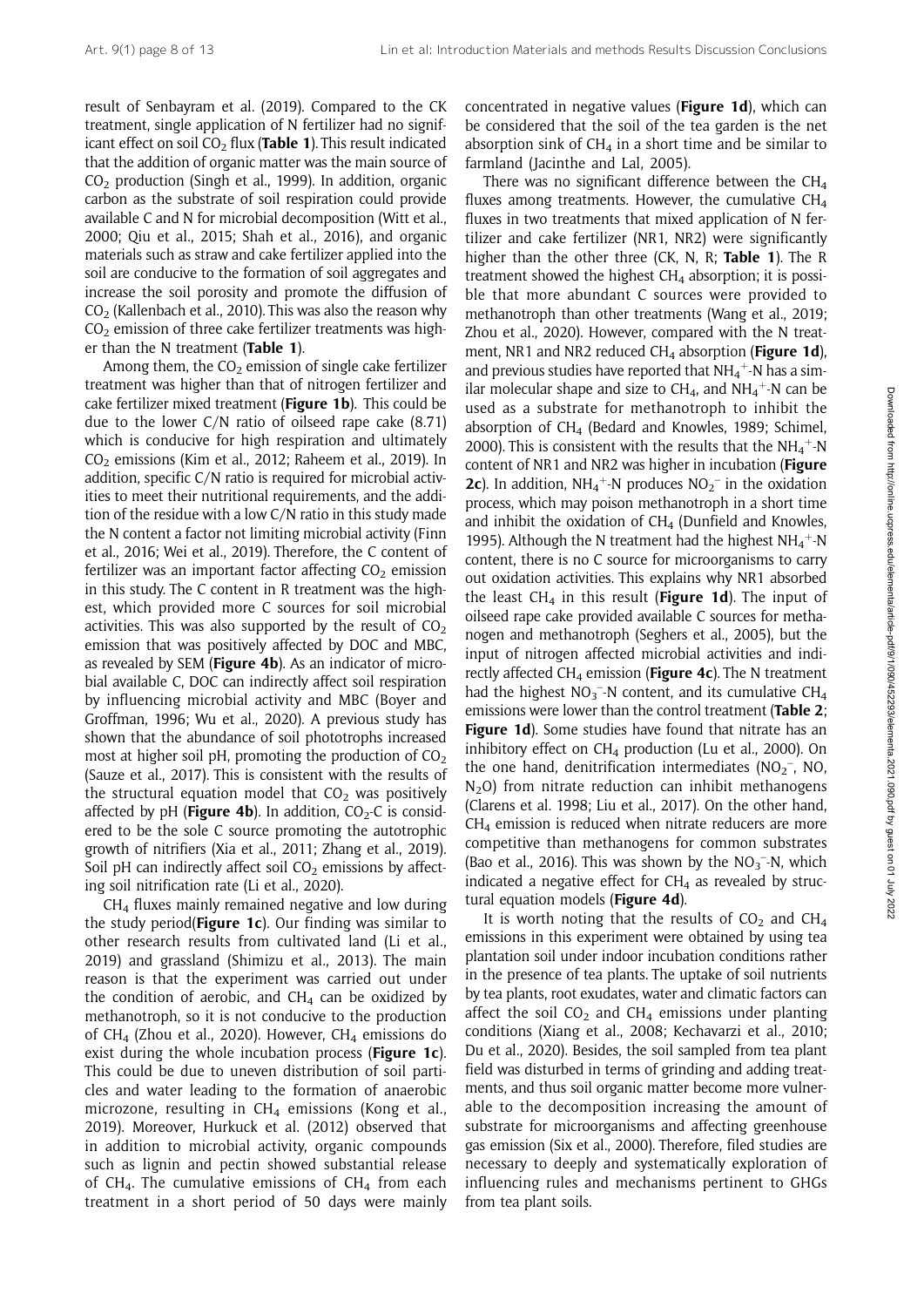## 5. Conclusions

The application of urea and oilseed rape cake fertilizer showed a significant difference for the  $CO<sub>2</sub>$  and  $CH<sub>4</sub>$  fluxes from tea plantation soil. The single application of N fertilizer had no significant impact on soil  $CO<sub>2</sub>$  emissions. However, the addition of cake fertilizer significantly increased soil MBC content and  $CO<sub>2</sub>$  emissions, especially the treatment of single cake fertilizer showed the highest emissions. The C content of fertilizer was positively proportional to the  $CO<sub>2</sub>$  emissions of soil. The cumulative emissions of  $CH_4$  from each treatment were mainly concentrated in negative values, which can be considered that the soil of the tea garden is the net absorption and sink of  $CH<sub>4</sub>$  in a short time. Mixed application of N fertilizer and cake fertilizer reduced the soil absorption of  $CH<sub>4</sub>$ . It is likely that  $NH_4^+$ -N was involved in microbial oxidation activity and inhibited the absorption of  $CH<sub>4</sub>$ . In addition, soil pH, MBC, and DOC were the main factors affecting  $CO<sub>2</sub>$  fluxes, while CH<sub>4</sub> fluxes were mainly affected by mineral nitrogen contents. In conclusion, under the condition of low nitrogen addition, the single application of cake fertilizer increased the  $CO<sub>2</sub>$  emission but increased the oxidation of  $CH<sub>4</sub>$  and promoted soil C sequestration. The mixed application of urea and oilseed rape cake fertilizer reduced the emission of  $CO<sub>2</sub>$  but also increased CH<sub>4</sub> emissions. These results are helpful to further understand the  $CO<sub>2</sub>$  and CH<sub>4</sub> emission processes in tea plantation soil and provide potential strategies to reduce  $CO<sub>2</sub>$  and  $CH<sub>4</sub>$  emissions and improve soil C sequestration through improved fertilization management.

## Data accessibility statement

All data generated or analyzed during this study are included in this article, and the underlying data are presented in the supplemental material.

## Supplemental files

The supplemental files for this article can be found as follows:

Data  $1-CO<sub>2</sub>$  <emission.xlsx> Data 2-CH<sub>4</sub> <emission.xlsx> Data 3-Soil<property.xlsx>

## Financial Disclosure

This work was financially supported by the National Natural Science Foundation of China (41977031), CAS "Light of West China" Program (XAB2016A03), and Program of State Key Laboratory of Loess and Quaternary Geology CAS (SKLLQGZR1803).

## Competing interests

The authors have no competing interests to declare.

## Author contributions

SL and SZ contributed equally to this work.

Contributed to conception and design: SL, SZ, LF. Contributed to acquisition of data: SL, SZ, GS, MS, WJ, YC, CD.

Contributed to analysis and interpretation of data: SL, SZ, GS, LF.

Drafted and/or revised the article: SZ, GS, MS, WJ, YC, CD.

Approved the submitted version for publication: All authors.

## References

- Abera, G, Wolde-Meskel, E, Bakken, LR. 2014. Unexpected high decomposition of legume residues in dry season soils from tropical coffee plantations and crop lands. Agronomy for Sustainable Development 34(3): 667–676. DOI: [http://dx.doi.org/10.1007/](http://dx.doi.org/10.1007/s13593-013-0172-7) [s13593-013-0172-7.](http://dx.doi.org/10.1007/s13593-013-0172-7)
- Bao, Q, Huang, Y, Wang, F, Nie, S, Nicol, GW, Yao, H, Ding, L. 2016. Effect of nitrogen fertilizer and/or rice straw amendment on methanogenic archaeal communities and methane production from a rice paddy soil. Applied Microbiology and Biotechnology 100(13): 5989–5998. DOI: [http://dx.doi.org/10.](http://dx.doi.org/10.1007/s00253-016-7377-z) [1007/s00253-016-7377-z.](http://dx.doi.org/10.1007/s00253-016-7377-z)
- Bedard, C, Knowles, R. 1989. Physiology, biochemistry, and specific inhibitors of  $CH_4$ , NH<sub>4</sub><sup>+</sup>, and CO oxidation by methanotrophs and nitrifiers. Microbiological Review 53(1): 68–84. DOI: [http://dx.doi.org/10.](http://dx.doi.org/10.1128/mmbr.53.1.68-84.1989) [1128/mmbr.53.1.68-84.1989](http://dx.doi.org/10.1128/mmbr.53.1.68-84.1989).
- Bodelier, PLE, Laanbroek, HJ. 2004. Nitrogen as a regulatory factor of methane oxidation in soils and sediments. FEMS Microbiology Ecology 47(3): 265-277. DOI: [http://dx.doi.org/10.1016/s0168-6496\(03\)0](http://dx.doi.org/10.1016/s0168-6496(03)00304-0) [0304-0](http://dx.doi.org/10.1016/s0168-6496(03)00304-0).
- Bodelier, PLE, Roslev, P, Henckel, T, Frenzel, P. 2000. Stimulation by ammonium-based fertilizers of methane oxidation in soil around rice roots. Nature 403(6768): 421–424. DOI: [http://dx.doi.org/10.](http://dx.doi.org/10.1038/35000193) [1038/35000193](http://dx.doi.org/10.1038/35000193).
- Boyer, JN, Groffman, PM. 1996. Bioavailability of water extractable organic carbon fractions in forest and agricultural soil profiles. Soil Biology & Biochemistry 28(6): 783–790. DOI: [http://dx.doi.org/10.1016/](http://dx.doi.org/10.1016/0038-0717(96)00015-6) [0038-0717\(96\)00015-6.](http://dx.doi.org/10.1016/0038-0717(96)00015-6)
- Brookes, PC, Landman, A, Pruden, G, Jenkinson, DS. 1985. Chloroform fumigation and the release of soil nitrogen: A rapid direct extraction method to measure microbial biomass nitrogen in soil. Soil Biology & Biochemistry 17(6): 837–842. DOI: [http://dx.doi.](http://dx.doi.org/10.1016/0038-0717(85)90144-0) [org/10.1016/0038-0717\(85\)90144-0](http://dx.doi.org/10.1016/0038-0717(85)90144-0).
- Chen, D, Li, Y, Wang, C, Fu, X, Liu, X, Shen, J, Wang, Y, Xiao, R, Liu, DL, Wu, J. 2017. Measurement and modeling of nitrous and nitric oxide emissions from a tea field in subtropical central China. Nutrient Cycling in Agroecosystems 107(2): 157–173. DOI: <http://dx.doi.org/10.1007/s10705-017-9826-1>.
- Clarens, M, Bernet, N, Delgenes, JP, Moletta, R. 1998. Effects of nitrogen oxides and denitrification by Pseudomonas stutzeri on acetotrophic methanogenesis by Methanosarcina mazei. FEMS Microbiology Ecology 25(3): 271–276. DOI: [http://dx.doi.org/10.1016/](http://dx.doi.org/10.1016/s0168-6496(98)00008-7) [s0168-6496\(98\)00008-7.](http://dx.doi.org/10.1016/s0168-6496(98)00008-7)
- Du, L, Zhu, Z, Qi, Y, Zou, D, Zhang, G, Zeng, X, Ge, T, Wu, J, Xiao, Z. 2020. Effects of different stoichiometric ratios on mineralisation of root exudates and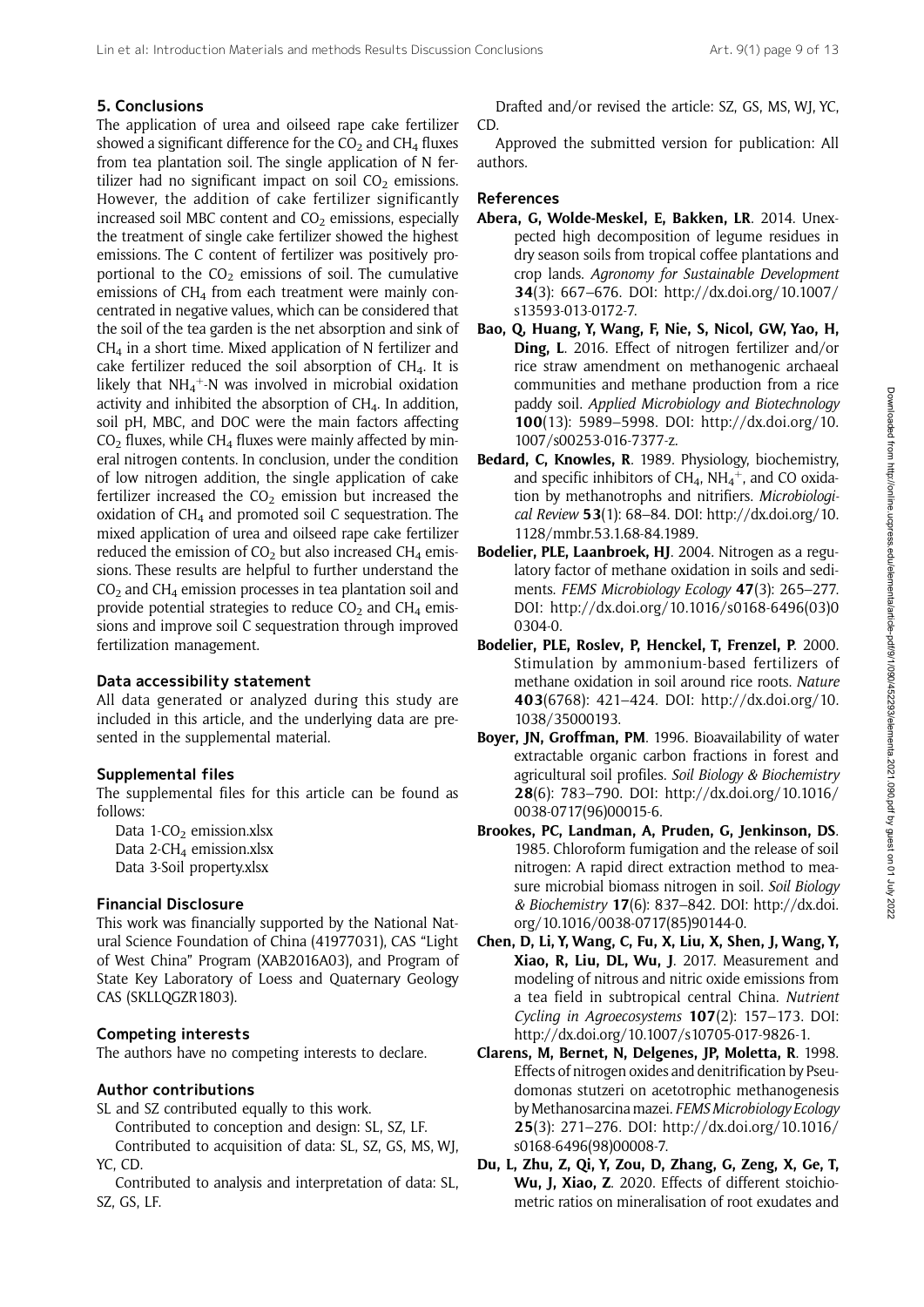its priming effect in paddy soil. The Science of the Total Environment 743: 140808–140808. DOI: <http://dx.doi.org/10.1016/j.scitotenv.2020.140808>.

- Dunfield, P, Knowles, R. 1995. Kinetics of inhibition of methane oxidation by nitrate, nitrite, and ammonium in a humisol. Applied and Environmental Microbiology 61(8): 3129–3135. DOI: [http://dx.doi.](http://dx.doi.org/10.1128/aem.61.8.3129-3135.1995) [org/10.1128/aem.61.8.3129-3135.1995](http://dx.doi.org/10.1128/aem.61.8.3129-3135.1995).
- Finn, D, Page, K, Catton, K, Kienzle, M, Robertson, F, Armstrong, R, Dalal, R. 2016. Ecological stoichiometry controls the transformation and retention of plant-derived organic matter to humus in response to nitrogen fertilisation. Soil Biology & Biochemistry 99: 117–127. DOI: [http://dx.doi.org/10.](http://dx.doi.org/10.1016/j.soilbio.2016.05.006) [1016/j.soilbio.2016.05.006](http://dx.doi.org/10.1016/j.soilbio.2016.05.006).
- Ge, X, Cao, Y, Zhou, B, Xiao, W, Tian, X, Li, MH. 2020. Combined application of biochar and N increased temperature sensitivity of soil respiration but still decreased the soil  $CO<sub>2</sub>$  emissions in moso bamboo plantations. Science of the Total Environment 730: 139003. DOI: [http://dx.doi.org/10.1016/j.scitotenv.](http://dx.doi.org/10.1016/j.scitotenv.2020.139003) [2020.139003.](http://dx.doi.org/10.1016/j.scitotenv.2020.139003)
- Gwon, HS, Khan, MI, Yoon, YE, Lee, YB, Kim, PJ, Hwang, HY. 2019. Unexpected higher decomposition of soil organic matter during cold fallow season in temperate rice paddy. Soil & Tillage Research 192: 250–257. DOI: [http://dx.doi.org/10.1016/j.still.2018.11.009.](http://dx.doi.org/10.1016/j.still.2018.11.009)
- Hoang, TTH, Do, DT, Tran, TTG, Ho, TD, Rehman, HU. 2019. Incorporation of rice straw mitigates  $CH<sub>4</sub>$  and  $N<sub>2</sub>O$  emissions in water saving paddy fields of Central Vietnam. Archives of Agronomy and Soil Science 65(1): 113–124. DOI: [http://dx.doi.org/10.1080/](http://dx.doi.org/10.1080/03650340.2018.1487553) [03650340.2018.1487553.](http://dx.doi.org/10.1080/03650340.2018.1487553)
- Hurkuck, M, Althoff, F, Jungkunst, HF, Jugold, A, Keppler, F. 2012. Release of methane from aerobic soil: an indication of a novel chemical natural process? Chemosphere 86(6): 684–689. DOI: [http://dx.doi.](http://dx.doi.org/10.1016/j.chemosphere.2011.11.024) [org/10.1016/j.chemosphere.2011.11.024.](http://dx.doi.org/10.1016/j.chemosphere.2011.11.024)
- Iqbal, J, Hu, RG, Du, LJ, Lan, L, Shan, L, Tao, C, Leilei, R. 2008. Differences in soil  $CO<sub>2</sub>$  flux between different land use types in mid-subtropical China. Soil Biology & Biochemistry 40(9): 2324–2333. DOI: [http://dx.](http://dx.doi.org/10.1016/j.soilbio.2008.05.010) [doi.org/10.1016/j.soilbio.2008.05.010](http://dx.doi.org/10.1016/j.soilbio.2008.05.010).
- Jacinthe, PA, Lal, R. 2005. Labile carbon and methane uptake as affected by tillage intensity in a Mollisol. Soil & Tillage Research 80(1-2): 35–45. DOI: [http://](http://dx.doi.org/10.1016/j.still.2004.02.018) [dx.doi.org/10.1016/j.still.2004.02.018.](http://dx.doi.org/10.1016/j.still.2004.02.018)
- Jones, DL, Willett, VB. 2006. Experimental evaluation of methods to quantify dissolved organic nitrogen (DON) and dissolved organic carbon (DOC) in soil. Soil Biology & Biochemistry 38(5): 991-999. DOI: <http://dx.doi.org/10.1016/j.soilbio.2005.08.012>.
- Kallenbach, CM, Rolston, DE, Horwath, WR. 2010. Cover cropping affects soil  $N_2O$  and  $CO_2$  emissions differently depending on type of irrigation. Agriculture Ecosystems & Environment 137(3-4): 251-260. DOI:<http://dx.doi.org/10.1016/j.agee.2010.02.010>.
- Kechavarzi, C, Dawson, Q, Bartlett, M, Leeds-Harrison, PB. 2010. The role of soil moisture, temperature and nutrient amendment on  $CO<sub>2</sub>$  efflux

from agricultural peat soil microcosms. Geoderma 154(3–4): 203–210. DOI: [http://dx.doi.org/10.](http://dx.doi.org/10.1016/j.geoderma.2009.02.018) [1016/j.geoderma.2009.02.018.](http://dx.doi.org/10.1016/j.geoderma.2009.02.018)

- Khan, A, Tan, DKY, Munsif, F, Afridi, MZ, Shah, F, Wei, F, Fahad, S, Zhou, R. 2017. Nitrogen nutrition in cotton and control strategies for greenhouse gas emissions: A review. Environmental Science and Pollution Research 24(30): 23471–23487. DOI: [http://](http://dx.doi.org/10.1007/s11356-017-0131-y) [dx.doi.org/10.1007/s11356-017-0131-y.](http://dx.doi.org/10.1007/s11356-017-0131-y)
- Kim, SY, Gutierrez, J, Kim, PJ. 2012. Considering winter cover crop selection as green manure to control methane emission during rice cultivation in paddy soil. Agriculture Ecosystems & Environment 161: 130–136. DOI: [http://dx.doi.org/10.1016/j.agee.](http://dx.doi.org/10.1016/j.agee.2012.07.026) [2012.07.026.](http://dx.doi.org/10.1016/j.agee.2012.07.026)
- Kong, DL, Li, SQ, Jin, YG,Wu, S, Chen, J, Hu, T,Wang, H, Liu, S, Zou, J. 2019. Linking methane emissions to methanogenic and methanotrophic communities under different fertilization strategies in rice paddies. Geoderma 347: 233–243. DOI: [http://dx.doi.](http://dx.doi.org/10.1016/j.geoderma.2019.04.008) [org/10.1016/j.geoderma.2019.04.008.](http://dx.doi.org/10.1016/j.geoderma.2019.04.008)
- Li, N, Kumar, P, Lai, LM, Abagandura, GO, Kumar, S, Nleya, T, Sieverding, HL, Stone, JJ, Gibbons, W. 2019. Response of soil greenhouse gas fluxes and soil properties to nitrogen fertilizer rates under Camelina and Carinata nonfood oilseed crops. BioEnergy Research 12(3): 524–535. DOI: [http://dx.doi.](http://dx.doi.org/10.1007/s12155-019-09987-4) [org/10.1007/s12155-019-09987-4](http://dx.doi.org/10.1007/s12155-019-09987-4).
- Li, Z, Zeng, Z, Tian, D, Wang, J, Fu, Z, Zhang, F, Zhang, R, Chen, W, Luo, Y, Niu, S. 2020. Global patterns and controlling factors of soil nitrification rate. Global Change Biology 00: 1–11. DOI: [http://dx.](http://dx.doi.org/10.1111/gcb.15119) [doi.org/10.1111/gcb.15119](http://dx.doi.org/10.1111/gcb.15119).
- Liu, H, Ding, Y, Zhang, Q, Liu, X, Xu, J, Li, Y, Di, H. 2018. Heterotrophic nitrification and denitrification are the main sources of nitrous oxide in two paddy soils. Plant and Soil 445(1–2): 39–53. DOI: [http://dx.doi.](http://dx.doi.org/10.1007/s11104-018-3860-x) [org/10.1007/s11104-018-3860-x.](http://dx.doi.org/10.1007/s11104-018-3860-x)
- Liu, H, Wu, X, Li, Z, Wang, Q, Liu, D, Liu, G. 2017. Responses of soil methanogens, methanotrophs, and methane fluxes to land-use conversion and fertilization in a hilly red soil region of southern China. Environmental Science and Pollution Research International 24(9): 8731–8743. DOI: [http://dx.doi.org/](http://dx.doi.org/10.1007/s11356-017-8628-y) [10.1007/s11356-017-8628-y.](http://dx.doi.org/10.1007/s11356-017-8628-y)
- Liu, J, Li, N, Zhang, W, Wei, X, Tsang, D, Sun, Y, Luo, X, Bao, Z, Zheng, W, Wang, J, Xu, G, Hou, L, Chen, Y, Feng, Y. 2019. Thallium contamination in farmlands and common vegetables in a pyrite mining city and potential health risks. Environmental Pollution 248: 906–915. DOI: [http://dx.doi.org/10.1016/j.envpol.](http://dx.doi.org/10.1016/j.envpol.2019.02.092) [2019.02.092.](http://dx.doi.org/10.1016/j.envpol.2019.02.092)
- Liu, J,Wei, X, Zhou, Y, Tsang, D, Bao, Z, Yin, M, Lippold, H, Yuan, W, Wang, J, Feng, Y, Chen, D. 2020. Thallium contamination, health risk assessment and source apportionment in common vegetables. Science of the Total Environment 703: 135547. DOI: [http://dx.doi.org/10.1016/j.scitotenv. 2019.135547.](http://dx.doi.org/10.1016/j.scitotenv. 2019.135547)
- Liu, J, Zang, H, Xu, H, Zhang, K, Jiang, Y, Hu, Y, Zeng, Z. 2019. Methane emission and soil microbial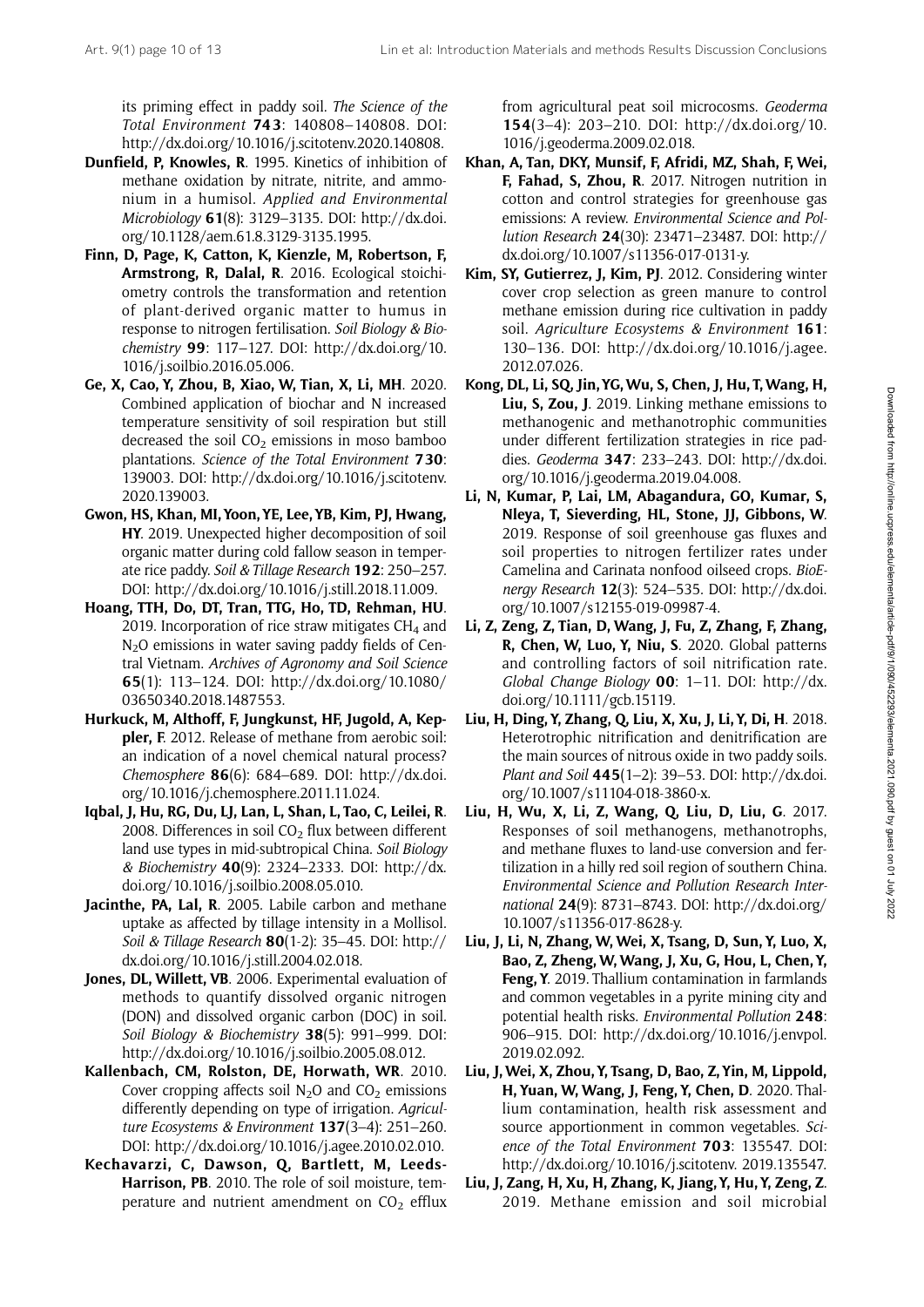communities in early rice paddy as influenced by urea-N fertilization. Plant and Soil 445(1–2): 85– 100. DOI: [http://dx.doi.org/10.1007/s11104-019-](http://dx.doi.org/10.1007/s11104-019-04091-0) [04091-0](http://dx.doi.org/10.1007/s11104-019-04091-0).

- Lu, YH, Wassmann, R, Neue, HU, Huang, CY. 2000. Atmospheric pollutants and trace gasses - Dissolved organic carbon and methane emissions from a rice paddy fertilized with ammonium and nitrate. Journal of Environmental Quality 29(6): 1733–1740. DOI: [http://dx.doi.org/10.2134/jeq2000.0047242](http://dx.doi.org/10.2134/jeq2000.00472425002900060002x) [5002900060002x.](http://dx.doi.org/10.2134/jeq2000.00472425002900060002x)
- Mudau, NF, Soundy, P, du Toit, ES. 2005. Plant growth and development of bush tea as affected by nitrogen, phosphorus, and potassium nutrition. Hortscience 40(6): 1898–1901. DOI: [http://dx.doi.org/10.](http://dx.doi.org/10.21273/hortsci.40.6.1898) [21273/hortsci.40.6.1898](http://dx.doi.org/10.21273/hortsci.40.6.1898).
- Nyamadzawo, G, Wuta, M, Nyamangara, J, Smith, JL, Rees, RM. 2014. Nitrous oxide and methane emissions from cultivated seasonal wetland (dambo) soils with inorganic, organic and integrated nutrient management. Nutrient Cycling in Agroecosystems 100(2): 161–175. DOI: [http://dx.doi.org/10.1007/](http://dx.doi.org/10.1007/s10705-014-9634-9) [s10705-014-9634-9](http://dx.doi.org/10.1007/s10705-014-9634-9).
- Qaswar, M, Jing, H, Ahmed, W, Li, D, Liu, S, Lu, Z, Cai, A, Lisheng, L, Yongmei, X, Jusheng, G, Huimin, Z. 2020. Yield sustainability, soil organic carbon sequestration and nutrients balance under longterm combined application of manure and inorganic fertilizers in acidic paddy soil. Soil & Tillage Research 198, 104569. DOI: [http://dx.doi.org/10.](http://dx.doi.org/10.1016/j.still.2019.104569) [1016/j.still.2019.104569](http://dx.doi.org/10.1016/j.still.2019.104569).
- Qiu, QY, Wu, LF, Ouyang, Z, Li, BB, Xu, YY, Wu, SS, Gregorich, EG. 2015. Effects of plant-derived dissolved organic matter (DOM) on soil  $CO<sub>2</sub>$  and N<sub>2</sub>O emissions and soil carbon and nitrogen sequestrations. Applied Soil Ecology 96: 122–130. DOI: <http://dx.doi.org/10.1016/j.apsoil.2015.07.016>.
- Raheem, A, Zhang, J, Huang, J, Jiane, Y, Siddik, MA, Deng, A, Gao, J, Zhang, W. 2019. Greenhouse gas emissions from a rice-rice-green manure cropping system in South China. Geoderma 353: 331–339. DOI: [http://dx.doi.org/10.1016/j.geoderma.2019.](http://dx.doi.org/10.1016/j.geoderma.2019.07.007) [07.007.](http://dx.doi.org/10.1016/j.geoderma.2019.07.007)
- Sauze, J, Ogee, J, Maron, PA, Crouzet, O, Nowak, V, Wohl, S, Kaisermann, A, Jones, SP, Wingate, L. 2017. The interaction of soil phototrophs and fungi with pH and their impact on soil  $CO<sub>2</sub>$ ,  $CO<sup>18</sup>O$  and OCS exchange. Soil Biology and Biochemistry 115: 371–382. DOI: [http://dx.doi.org/10.1016/j.soilbio.](http://dx.doi.org/10.1016/j.soilbio.2017.09.009) [2017.09.009](http://dx.doi.org/10.1016/j.soilbio.2017.09.009).
- Schimel, J. 2000. Global change: Rice, microbes and methane. Nature 403(6768): 375–377. DOI: [http://dx.doi.org/10.1038/35000325.](http://dx.doi.org/10.1038/35000325)
- Seghers, D, Siciliano, SD, Top, EM, Verstraete, W. 2005. Combined effect of fertilizer and herbicide applications on the abundance, community structure and performance of the soil methanotrophic community. Soil Biology and Biochemistry 37(2): 187–193. DOI: [http://dx.doi.org/10.1016/j.soilbio.2004.05.](http://dx.doi.org/10.1016/j.soilbio.2004.05.025) [025](http://dx.doi.org/10.1016/j.soilbio.2004.05.025).
- Senbayram, M, Saygan, EP, Chen, R, Aydemir, S, Kaya, C,Wu, D, Bladogatskaya, E. 2019. Effect of biochar origin and soil type on the greenhouse gas emission and the bacterial community structure in N fertilised acidic sandy and alkaline clay soil. Science of the Total Environment 660: 69-79. DOI: [http://dx.](http://dx.doi.org/10.1016/j.scitotenv.2018.12.300) [doi.org/10.1016/j.scitotenv.2018.12.300.](http://dx.doi.org/10.1016/j.scitotenv.2018.12.300)
- **Shah, A, Lamers, M, Streck, T.** 2016. N<sub>2</sub>O and  $CO_2$  emissions from South German arable soil after amendment of manures and composts. Environmental Earth Sciences 75(5). DOI: [http://dx.doi.org/10.](http://dx.doi.org/10.1007/s12665-015-5126-8) [1007/s12665-015-5126-8.](http://dx.doi.org/10.1007/s12665-015-5126-8)
- Shao, R, Deng, L, Yang, QH, Shangguan, ZP. 2014. Nitrogen fertilization increase soil carbon dioxide efflux of winter wheat field: A case study in Northwest China. Soil & Tillage Research 143: 164–171. DOI: [http://dx.doi.org/10.1016/j.still.2014.07.003.](http://dx.doi.org/10.1016/j.still.2014.07.003)
- Shimizu, M, Hatano, R, Arita, T, Kouda, Y, Mori, A, Matsuura, S, Niimi, M, Jin, T, Desyatkin, AR, Kawamura, O, Hojita, M, Miyata, A. 2013. The effect of fertilizer and manure application on  $CH_4$  and  $N_2O$ emissions from managed grasslands in Japan. Soil Science and Plant Nutrition 59(1): 69-86. DOI: [http://dx.doi.org/10.1080/00380768.2012.](http://dx.doi.org/10.1080/00380768.2012.733926) [733926](http://dx.doi.org/10.1080/00380768.2012.733926).
- Singh, S, Singh, JS, Kashyap, AK. 1999. Methane flux from irrigated rice fields in relation to crop growth and N-fertilization. Soil Biology & Biochemistry 31(9): 1219–1228. DOI: [http://dx.doi.org/10.](http://dx.doi.org/10.1016/s0038-0717(99)00027-9) [1016/s0038-0717\(99\)00027-9.](http://dx.doi.org/10.1016/s0038-0717(99)00027-9)
- Six, J, Elliott, ET, Paustian, K. 2000. Soil macroaggregate turnover and microaggregate formation: a mechanism for C sequestration under no-tillage agriculture. Soil Biology & Biochemistry 32(14): 2099–2103. DOI: [http://dx.doi.org/10.1016/](http://dx.doi.org/10.1016/s0038-0717(00)00179-6) [s0038-0717\(00\)00179-6.](http://dx.doi.org/10.1016/s0038-0717(00)00179-6)
- Sunagawa, S, Coelho, LP, Chaffron, S, Kultima, JR, Labadie, K, Salazar, G, Djahanschiri, B, Zeller, G, Mende, DR, Alberti, A, Cornejo-Castillo, FM, Costea, PI, Cruaud, C, d'Ovidio, F, Engelen, S, Ferrera, I, Gasol, JM, Guidi, L, Hildebrand, F, Kokoszka, F, Lepoivre, C, Lima-Mendez, G, Poulain, J, Poulos, BT, Royo-Llonch, M, Sarmento, H, Vieira-Silva, S, Dimier, C, Picheral, M, Searson, S, Kandels-Lewis, S, Oceans, T, Bowler, C, de Vargas, C, Gorsky, G, Grimsley, N, Hingamp, P, Iudicone, D, Jaillon, O, Not, F, Ogata, H, Pesant, S, Speich, S, Stemmann, L, Sullivan, MB, Weissenbach, J, Wincker, P, Karsenti, E, Raes, J, Acinas, SG, Bork, P. 2015. Structure and function of the global ocean microbiome. Science 348(6237), 1261359. DOI: [http://dx.doi.org/10.1126/science.](http://dx.doi.org/10.1126/science.1261359) [1261359](http://dx.doi.org/10.1126/science.1261359).
- Wang, C, Shen, J, Liu, J, Qin, H, Yuan, Q, Fan, F, Hu, Y, Wang, J, Wei, W, Li, Y, Wu, J. 2019. Microbial mechanisms in the reduction of CH4 emission from double rice cropping system amended by biochar: A four-year study. Soil Biology and Biochemistry 135: 251–263. DOI: [http://dx.doi.org/10.1016/j.soilbio.](http://dx.doi.org/10.1016/j.soilbio.2019.05.012) [2019.05.012](http://dx.doi.org/10.1016/j.soilbio.2019.05.012).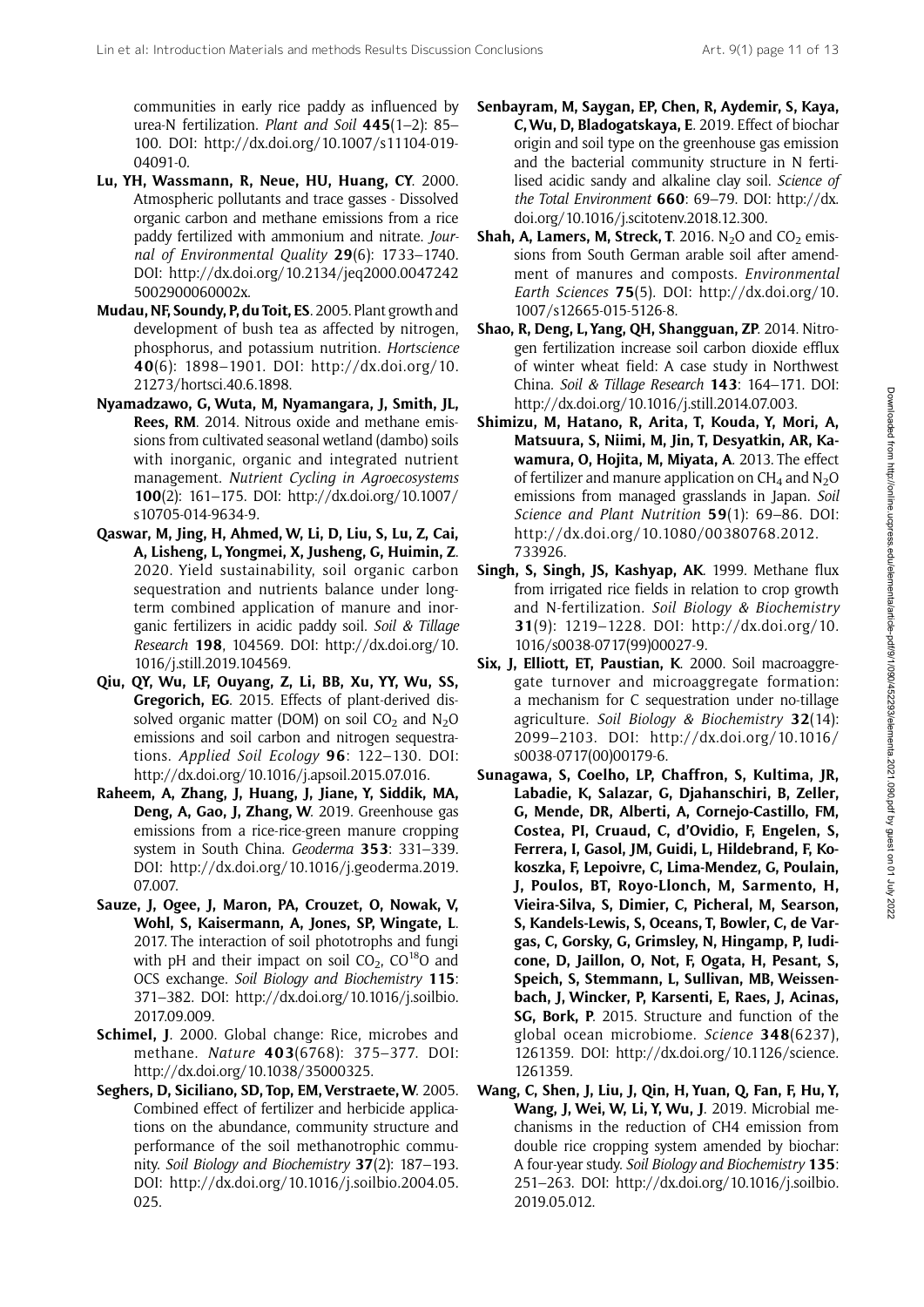- Wang, J, She, J, Zhou, Y, Tsang, D, Beiyuan, J, Xiao, T, Dong, X, Chen, Y, Liu, J, Yin, M, Wang, L. 2020. Microbial insights into the biogeochemical features of thallium occurrence: A case study from polluted river sediments. Science of the Total Environment 739: 139957.
- Wang, Z, Geng, Y, Liang, T. 2020. Optimization of reduced chemical fertilizer use in tea gardens based on the assessment of related environmental and economic benefits. Science of the Total Environment 713: 136439. DOI: [http://dx.doi.org/10.1016/j.](http://dx.doi.org/10.1016/j.scitotenv.2019.136439) [scitotenv.2019.136439](http://dx.doi.org/10.1016/j.scitotenv.2019.136439).
- Wei, X, Razavi, BS, Hu, Y, Xu, X, Zhu, Z, Liu, Y, Kuzyakov, Y, Li, Y, Wu, J, Ge, T. 2019. C/P stoichiometry of dying rice root defines the spatial distribution and dynamics of enzyme activities in root-detritusphere. Biology and Fertility of Soils 55(3): 251–263. DOI: [http://dx.doi.org/10.1007/](http://dx.doi.org/10.1007/s00374-019-01345-y) [s00374-019-01345-y.](http://dx.doi.org/10.1007/s00374-019-01345-y)
- Willison, TW, Webster, CP, Goulding, KWT, Powlson, DS. 1995. Methane oxidation in temperate soils: Effects of land use and the chemical form of nitrogen fertilizer. Chemosphere 30(3): 539–546. DOI: [http://dx.doi.org/10.1016/0045-6535\(94\)0](http://dx.doi.org/10.1016/0045-6535(94)00416-r) [0416-r](http://dx.doi.org/10.1016/0045-6535(94)00416-r).
- Witt, C, Cassman, KG, Olk, DC, Biker, U, Liboon, SP, Samson, MI, Ottow, JCG. 2000. Crop rotation and residue management effects on carbon sequestration, nitrogen cycling and productivity of irrigated rice systems. Plant and Soil 225(1–2): 263–278. DOI: [http://dx.doi.org/10.1023/a:1026594118145.](http://dx.doi.org/10.1023/a:1026594118145)
- Wu, L, Zhang, W, Wei, W, He, Z, Kuzyakov, Y, Bol, R, Hu, R. 2019. Soil organic matter priming and carbon balance after straw addition is regulated by longterm fertilization. Soil Biology & Biochemistry 135: 383–391. DOI: [http://dx.doi.org/10.1016/j.soilbio.](http://dx.doi.org/10.1016/j.soilbio.2019.06.003) [2019.06.003.](http://dx.doi.org/10.1016/j.soilbio.2019.06.003)
- Wu, X, Wang, F, Li, T, Fu, B, Lv, Y, Liu, G. 2020. Nitrogen additions increase  $N_2O$  emissions but reduce soil respiration and  $CH<sub>4</sub>$  uptake during freeze–thaw cycles in an alpine meadow. Geoderma 363, 114157. DOI: [http://dx.doi.org/10.1016/j.geoderma.2019.](http://dx.doi.org/10.1016/j.geoderma.2019.114157) [114157.](http://dx.doi.org/10.1016/j.geoderma.2019.114157)
- Wu, Y, Li, Y, Fu, X, Shen, J, Chen, D, Wang, Y, Liu, X, Xiao, R, Wei, W, Wu, J. 2018. Effect of controlledrelease fertilizer on  $N_2O$  emissions and tea yield from a tea field in subtropical central China. Environmental Science and Pollution Research International 25(25): 25580–25590. DOI: [http://dx.doi.](http://dx.doi.org/10.1007/s11356-018-2646-2) [org/10.1007/s11356-018-2646-2](http://dx.doi.org/10.1007/s11356-018-2646-2).
- Xia, W, Zhang, C, Zeng, X, Feng, Y, Weng, J, Lin, X, Zhu, J, Xiong, Z, Xu, J, Cai, Z, Jia, Z. 2011. Autotrophic growth of nitrifying community in an agricultural soil. ISME Journal 5(7): 1226–1236. DOI: [http://](http://dx.doi.org/10.1038/ismej.2011.5) [dx.doi.org/10.1038/ismej.2011.5](http://dx.doi.org/10.1038/ismej.2011.5).
- Xiang, SR, Doyle, A, Holden, PA, Schimel, JP. 2008. Drying and rewetting effects on C and N mineralization and microbial activity in surface and subsurface California grassland soils. Soil Biology &

Biochemistry 40(9): 2281–2289. DOI: [http://dx.](http://dx.doi.org/10.1016/j.soilbio.2008.05.004) [doi.org/10.1016/j.soilbio.2008.05.004.](http://dx.doi.org/10.1016/j.soilbio.2008.05.004)

- Yan, P, Shen, C, Fan, L, Li, X, Zhang, L, Zhang, L, Han, W. 2018. Tea planting affects soil acidification and nitrogen and phosphorus distribution in soil. Agriculture Ecosystems & Environment 254: 20–25. DOI: <http://dx.doi.org/10.1016/j.agee.2017.11.015>.
- Yang, T, Li, H, Hu, X, Li, J, Hu, J, Liu, R, Deng, ZY. 2014. Effects of fertilizing with N, p, se, and zn on regulating the element and functional component contents and antioxidant activity of tea leaves planted in red soil. Journal of Agricultural and Food Chemistry 62(17): 3823–3830. DOI: [http://dx.doi.org/10.](http://dx.doi.org/10.1021/jf5004286) [1021/jf5004286](http://dx.doi.org/10.1021/jf5004286).
- Yang, X-D, Ni, K, Shi, Y-Z, Yi, X-Y, Zhang, Q-F, Fang, L, Ma, LF, Ruan, J. 2018. Effects of long-term nitrogen application on soil acidification and solution chemistry of a tea plantation in China. Agriculture Ecosystems & Environment 252: 74–82. DOI: [http://dx.doi.](http://dx.doi.org/10.1016/j.agee.2017.10.004) [org/10.1016/j.agee.2017.10.004](http://dx.doi.org/10.1016/j.agee.2017.10.004).
- Yu, QG, Hu, X, Ma, JW, Ye, J, Sun, WC, Wang, Q, Lin, H. 2020. Effects of long-term organic material applications on soil carbon and nitrogen fractions in paddy fields. Soil & Tillage Research 196: 7. DOI: [http://dx.](http://dx.doi.org/10.1016/j.still.2019.104483) [doi.org/10.1016/j.still.2019.104483](http://dx.doi.org/10.1016/j.still.2019.104483).
- Zamanian, K, Zarebanadkouki, M, Kuzyakov, Y. 2018. Nitrogen fertilization raises  $CO<sub>2</sub>$  efflux from inorganic carbon: A global assessment. Global Change Biology 24(7): 2810–2817. DOI: [http://dx.doi.org/](http://dx.doi.org/10.1111/gcb.14148) [10.1111/gcb.14148.](http://dx.doi.org/10.1111/gcb.14148)
- Zhang, J, Peng, C, Zhu, Q, Xue,W, Shen, Y, Yang, YZ, Shi, GH, Shi, SW, Wang, M. 2016. Temperature sensitivity of soil carbon dioxide and nitrous oxide emissions in mountain forest and meadow ecosystems in China. Atmospheric Environment 142: 340–350. DOI: [http://dx.doi.org/10.1016/j.atmosenv.2016.](http://dx.doi.org/10.1016/j.atmosenv.2016.08.011) [08.011.](http://dx.doi.org/10.1016/j.atmosenv.2016.08.011)
- Zhang, LH, Shao, HB, Wang, BC, Zhang, LW, Qin, XC. 2019. Effects of nitrogen and phosphorus on the production of carbon dioxide and nitrous oxide in salt-affected soils under different vegetation communities. Atmospheric Environment 204: 78–88. DOI: [http://dx.doi.org/10.1016/j.atmosenv.2019.](http://dx.doi.org/10.1016/j.atmosenv.2019.02.024) [02.024](http://dx.doi.org/10.1016/j.atmosenv.2019.02.024).
- Zhang, Q, Li, Y, He, Y, Liu, H, Dumont, MG, Brookes, PC, Xu, J. 2019. Nitrosospira cluster 3-like bacterial ammonia oxidizers and Nitrospira-like nitrite oxidizers dominate nitrification activity in acidic terrace paddy soils. Soil Biology and Biochemistry 131: 229– 237. DOI: [http://dx.doi.org/10.1016/j.soilbio.2019.](http://dx.doi.org/10.1016/j.soilbio.2019.01.006) [01.006](http://dx.doi.org/10.1016/j.soilbio.2019.01.006).
- Zheng, XH, Wang, MX, Wang, YS, Shen, RX, Li, J, Heyer, J, Kogge, M, Laotu, L, Jisheng, J. 1998. Comparison of manual and automatic methods for measurement of methane emission from rice paddy fields. Advances in Atmospheric Sciences 15(4): 569–579. DOI: [http://dx.doi.org/10.1007/](http://dx.doi.org/10.1007/s00376-998-0033-5) [s00376-998-0033-5.](http://dx.doi.org/10.1007/s00376-998-0033-5)
- Zhou, G, Cao,W, Bai, J, Xu, C, Zeng, N, Gao, S, Rees, RM. 2019. Non-additive responses of soil C and N to rice